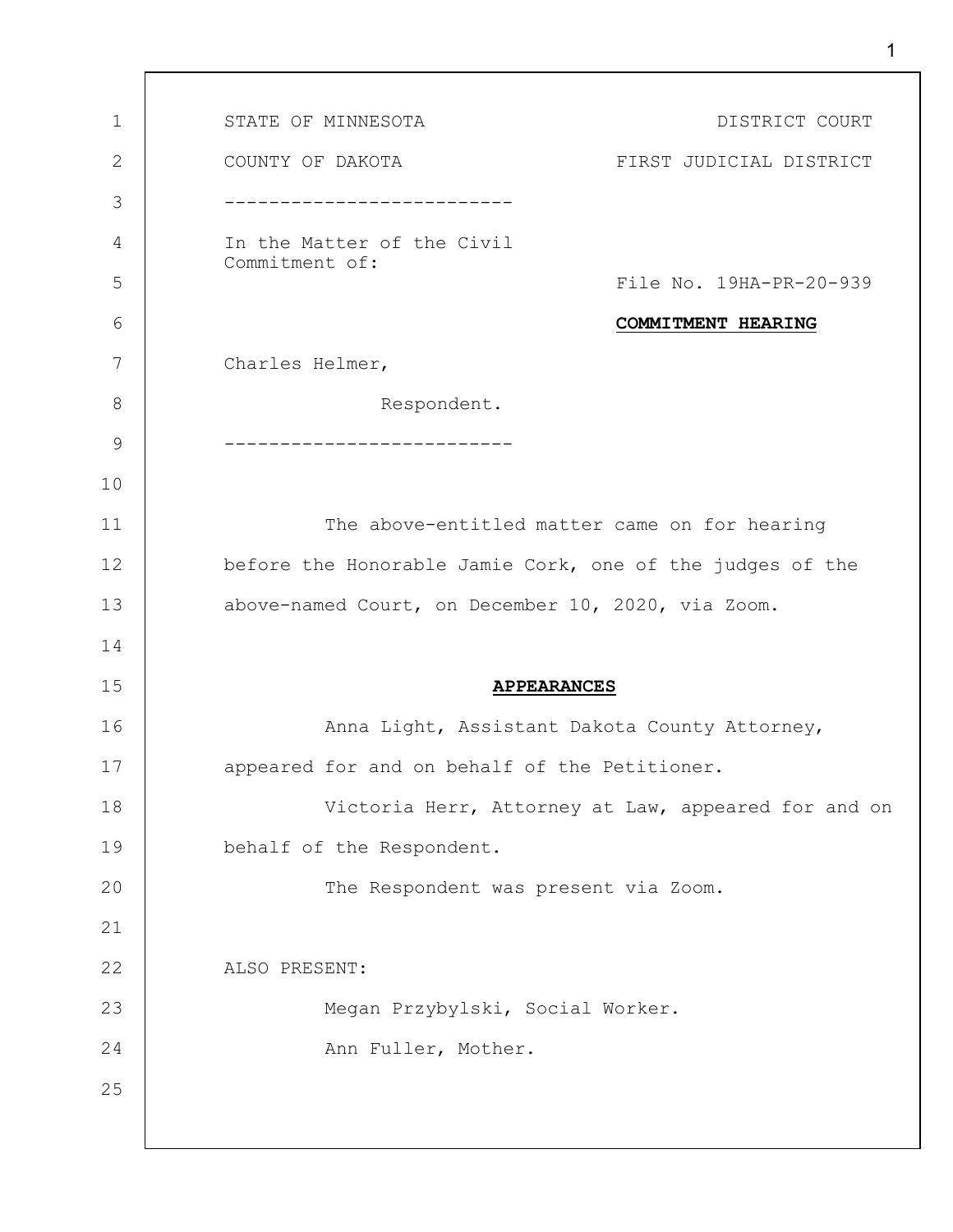| $\mathbf 1$  | N D E<br>X<br>$\mathbf{I}$                                                   |  |
|--------------|------------------------------------------------------------------------------|--|
| $\mathbf{2}$ |                                                                              |  |
| 3            | <b>WITNESSES</b>                                                             |  |
| 4            | KENT KODALEN                                                                 |  |
| 5            | 5<br>Direct Examination by Ms. Light                                         |  |
| 6            | Cross-Examination by Ms. Herr<br>14                                          |  |
| 7            | CHINMOY GULRAJANI                                                            |  |
| $8\,$        | Direct Examination by Ms. Light<br>17<br>22<br>Cross-Examination by Ms. Herr |  |
| $\mathsf 9$  | CHARLES HELMER                                                               |  |
| 10           | Direct Examination by Ms. Herr<br>28                                         |  |
| 11           |                                                                              |  |
| 12           | FINAL ARGUMENTS                                                              |  |
| 13           | Final Argument By Ms. Light<br>29                                            |  |
| 14           | Final Argument By Ms. Herr<br>29                                             |  |
| 15           |                                                                              |  |
| 16           |                                                                              |  |
| 17           |                                                                              |  |
| 18           |                                                                              |  |
| 19           |                                                                              |  |
| 20           |                                                                              |  |
| 21           |                                                                              |  |
| 22           |                                                                              |  |
| 23           |                                                                              |  |
| 24           |                                                                              |  |
| 25           |                                                                              |  |
|              |                                                                              |  |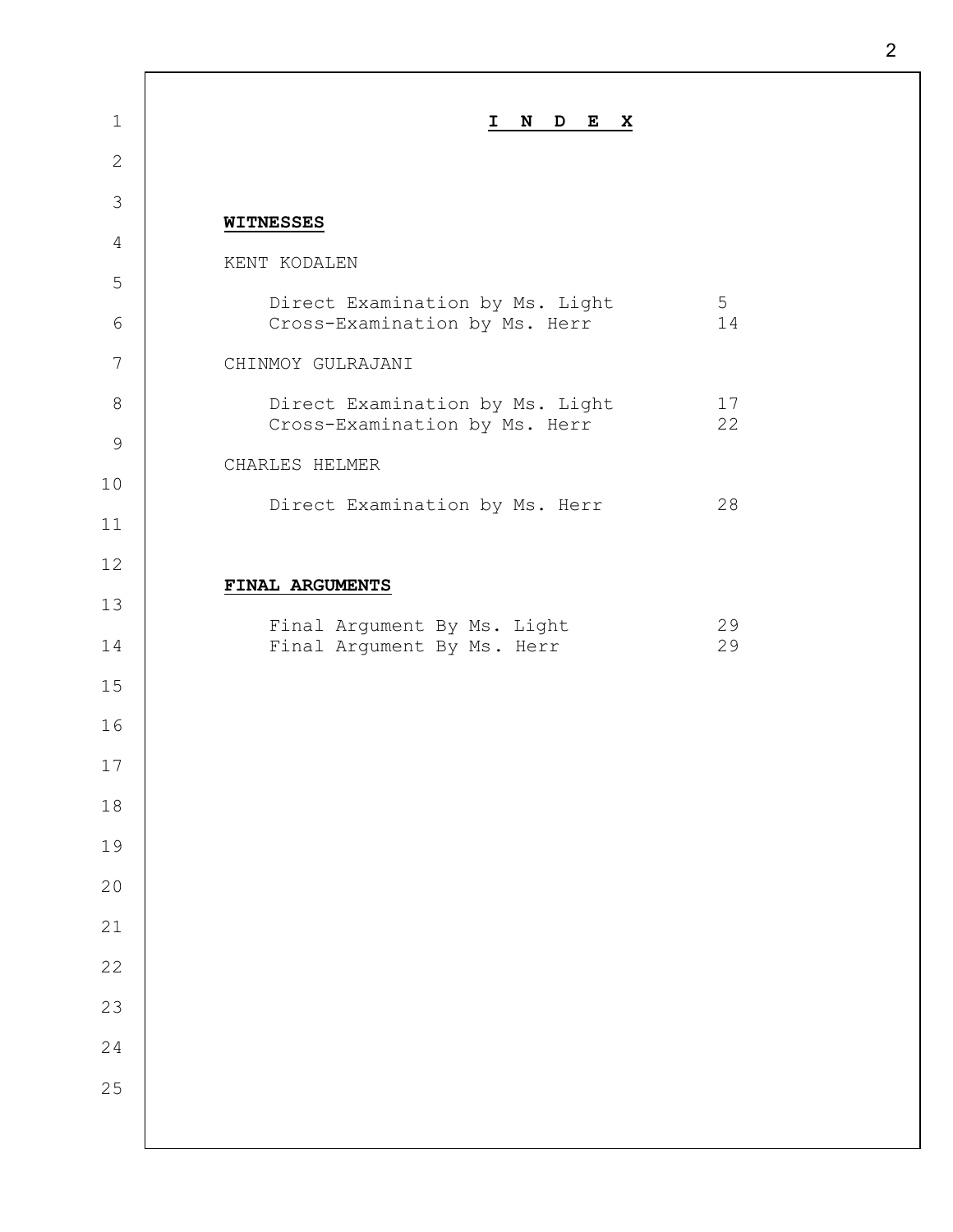|           | <b>EXHIBITS</b> |            |
|-----------|-----------------|------------|
| Exhibit   | Marked          | Received   |
| Exhibit 1 | Premarked       | $\sqrt{6}$ |
| Exhibit 2 | Premarked       | 16         |
| Exhibit 3 | Premarked       | 27         |
|           |                 |            |
|           |                 |            |
|           |                 |            |
|           |                 |            |
|           |                 |            |
|           |                 |            |
|           |                 |            |
|           |                 |            |
|           |                 |            |
|           |                 |            |
|           |                 |            |
|           |                 |            |
|           |                 |            |
|           |                 |            |
|           |                 |            |
|           |                 |            |
|           |                 |            |
|           |                 |            |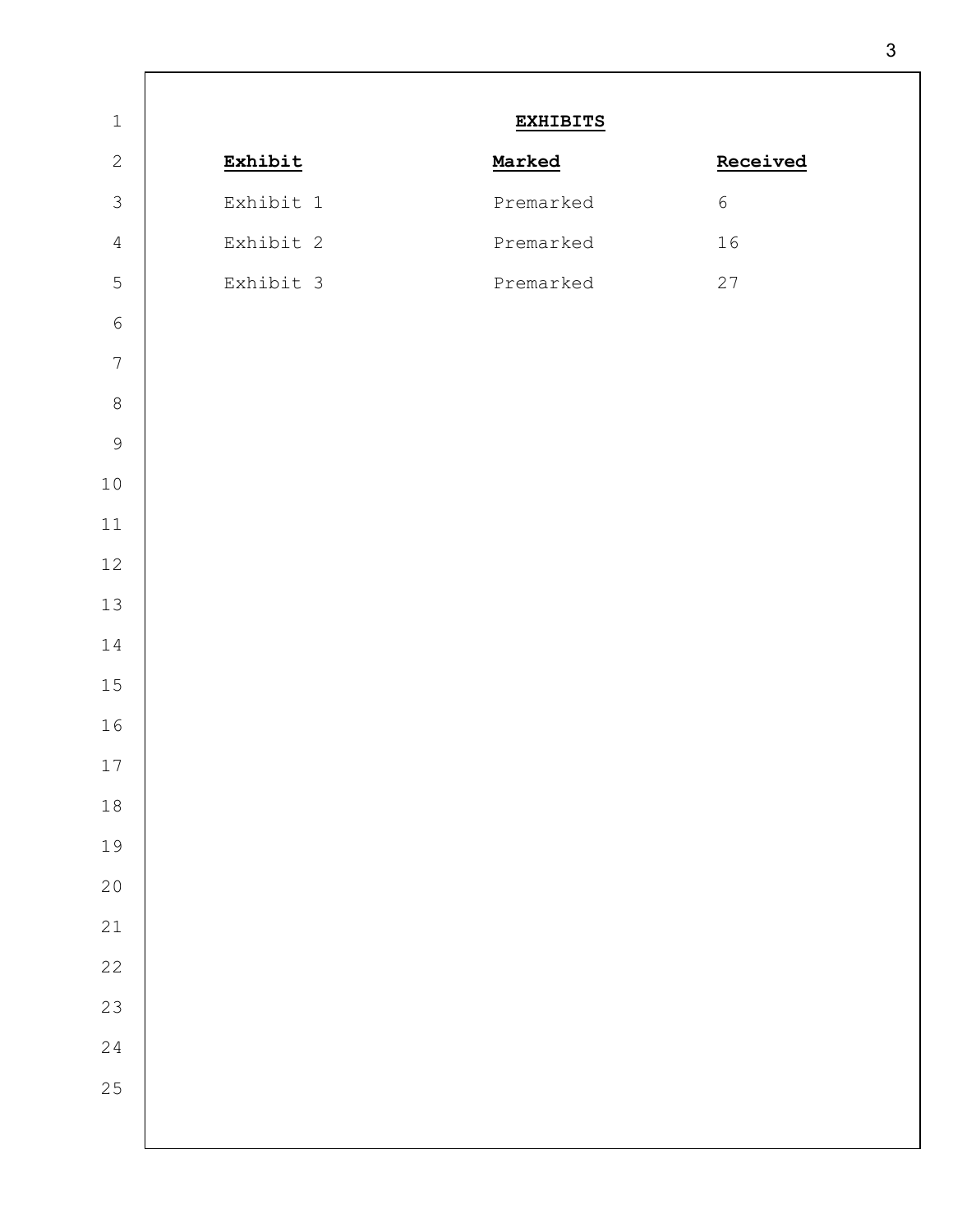| $\mathbf 1$ | PROCEEDINGS                                                  |
|-------------|--------------------------------------------------------------|
| 2           | (This hearing was held during the COVID-19 pandemic          |
| 3           | restrictions and is subject to the limitations of remote     |
| 4           | technology, including but not limited to, cell               |
| 5           | phone/computer Wi-Fi/data connection, signal reception,      |
| 6           | video/audio signal interference, signal interruptions, and   |
| 7           | other restrictions and limitations associated with remote    |
| 8           | court hearings via telephone/cell phone/speakerphone, and/or |
| 9           | videoconferencing.)                                          |
| 10          | THE COURT: This is In the Matter of the Civil                |
| 11          | Commitment of Charles Helmer, file number 19HA-PR-20-939.    |
| 12          | Counsel, could you introduce yourselves, please, for the     |
| 13          | record, starting with Ms. Light.                             |
| 14          | MS. LIGHT: Anna Light, assistant Dakota County               |
| 15          | attorney.                                                    |
| 16          | MS. HERR: Victoria Herr. I represent the                     |
| 17          | respondent, Charles Helmer. He is present via Zoom.          |
| 18          | THE COURT: Mr. Helmer, please state your name for            |
| 19          | the record.                                                  |
| 20          | MR. HELMER: Charles Helmer.                                  |
| 21          | THE COURT: The social worker?                                |
| 22          | MS. PRZYBYLSKI: Megan Przybylski, pre-petition               |
| 23          | screener, social worker.                                     |
| 24          | THE COURT: All right. And the doctors. We'll                 |
| 25          | start with Dr. Kodalen.                                      |
|             |                                                              |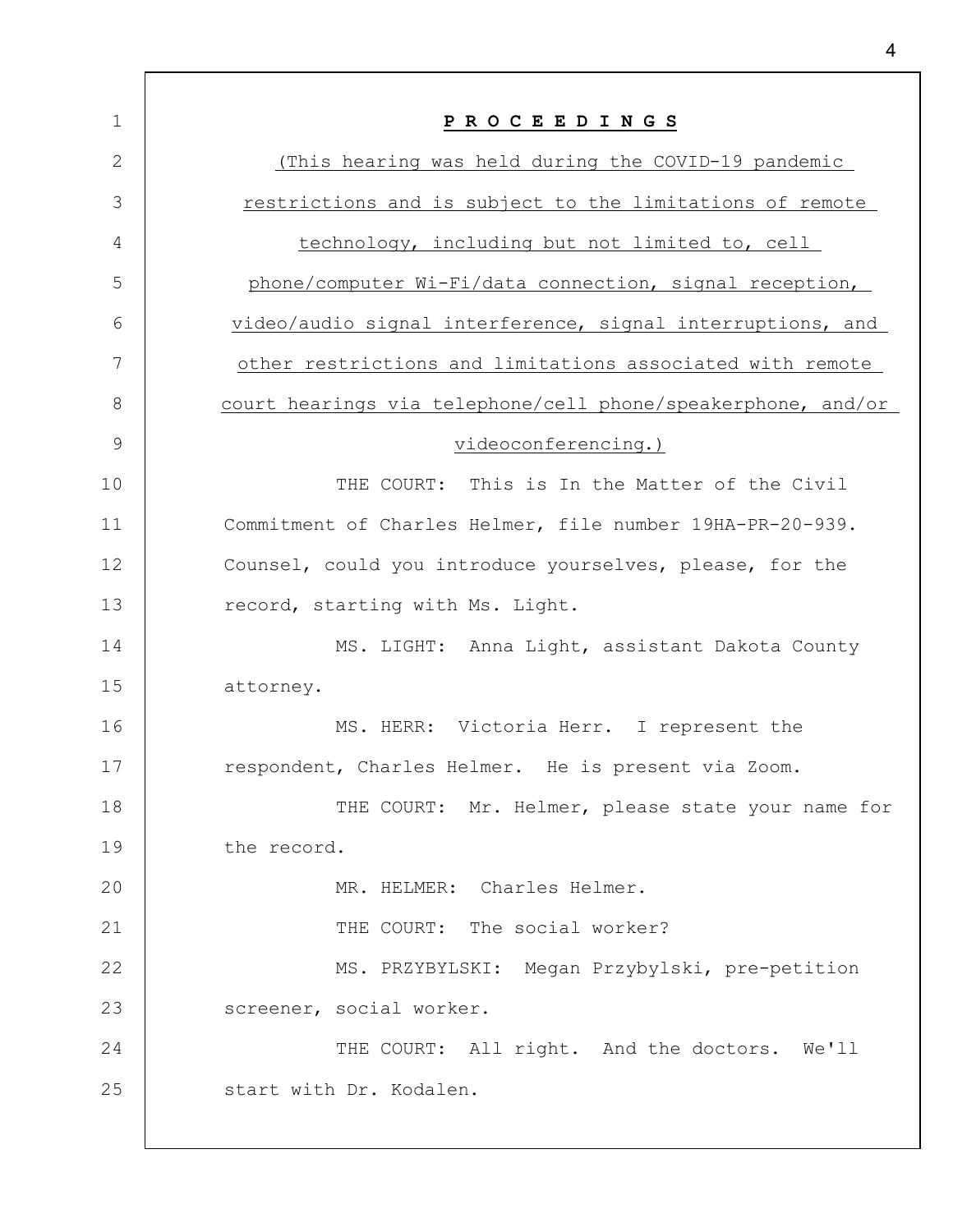1 2 3 4 5 6 7 8 9 10 11 12 13 14 15 16 17 18 19 20 21 22 23 24 25 DR. KODALEN: Dr. Kent Kodalen, Your Honor. Court examiner. DR. GULRAJANI: Chinmoy Gulrajani, court examiner. THE COURT: And Ms. Fuller. You're muted. MS. FULLER: Ann Fuller, wonderful mom of my wonderful son, Charles. THE COURT: All right. And it's my understanding that Mr. Helmer is asking for a contested hearing regarding both the commitment and the Jarvis order -- or the Jarvis petition. So, Ms. Light, you may continue. MS. LIGHT: Thank you, Your Honor. I would first call Dr. Kodalen to testify. THE COURT: Dr. Kodalen, could you raise your right hand, please. KENT KODALEN, was called as a witness and, being first duly sworn, was examined and testified as follows: THE COURT: If you could state your full name and spell it for the record. THE WITNESS: Yes. Full name is Kent Kodalen. First name, K-E-N-T; last name, K-O-D-A-L-E-N. THE COURT: Ms. Light, you may proceed. DIRECT EXAMINATION BY MS. LIGHT: Q Doctor, you're a licensed psychologist trained and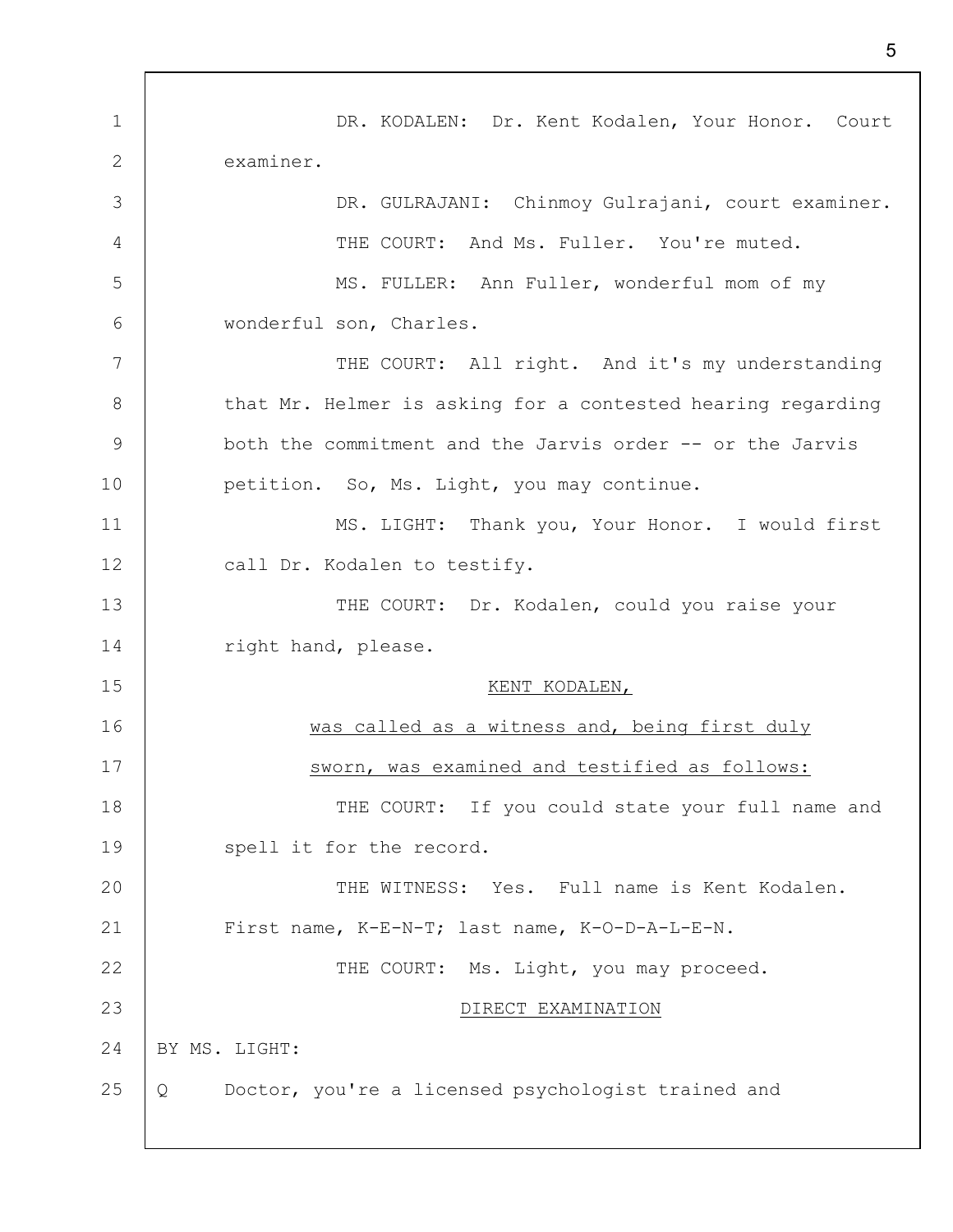| $\mathbf 1$  |   | practicing in the State of Minnesota?                       |
|--------------|---|-------------------------------------------------------------|
| $\mathbf{2}$ | A | Correct.                                                    |
| 3            | Q | And you were appointed by this Court to render an           |
| 4            |   | independent opinion on the commitment petition; is that     |
| 5            |   | correct?                                                    |
| 6            | A | Correct.                                                    |
| 7            | Q | And did you offer a written report to the Court in this     |
| $8\,$        |   | case?                                                       |
| 9            | Α | It was a report dated December 3, 2020.<br>I did.           |
| 10           | Q | And was that filed in the court file?                       |
| 11           | Α | I believe so, yes.                                          |
| 12           |   | MS. LIGHT: Your Honor, I would offer what I have            |
| 13           |   | marked as Exhibit 1. This is the report of Dr. Kodalen,     |
| 14           |   | dated December 3, filed in the court file and can be found  |
| 15           |   | in the court file index number of 14. I would offer Exhibit |
| 16           |   | 1.                                                          |
| 17           |   | THE COURT: Ms. Herr.                                        |
| 18           |   | No objection.<br>MS. HERR:                                  |
| 19           |   | THE COURT:<br>The Court will accept Exhibit 1 into          |
| 20           |   | the record.                                                 |
| 21           |   | BY MS. LIGHT:                                               |
| 22           | Q | Dr. Kodalen, did you review the court documents filed in    |
| 23           |   | this court file in preparation for your written report and  |
| 24           |   | your testimony today?                                       |
| 25           | Α | I reviewed available documentation, including the<br>Yes.   |
|              |   |                                                             |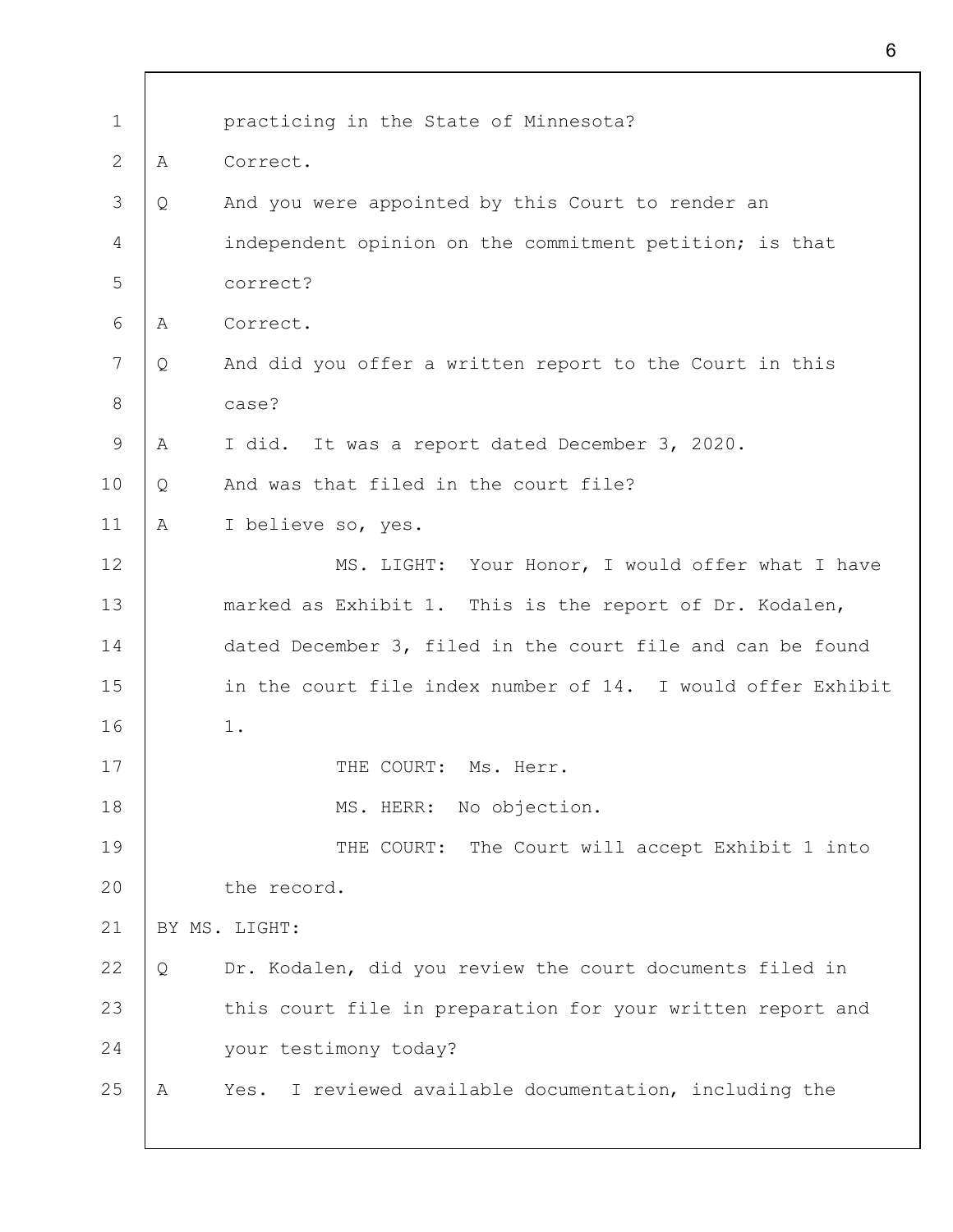| $\mathbf 1$ |   | petition for judicial commitment, Exhibit A, the examiner's  |
|-------------|---|--------------------------------------------------------------|
| 2           |   | statement in support of petition for commitment, as well as  |
| 3           |   | the pre-petition screening report.                           |
| 4           | Q | Did you also review medical records regarding the            |
| 5           |   | respondent?                                                  |
| 6           | A | I have not. I requested medical records from the hospital,   |
| 7           |   | and never -- from the University of Minnesota Medical Center |
| 8           |   | Riverside, Fairview Riverside, and did not receive           |
| 9           |   | documentation.                                               |
| 10          | Q | And you did not receive any updated medical records for      |
| 11          |   | today's hearing?                                             |
| 12          | A | That is correct.                                             |
| 13          | Q | Did you speak with the respondent?                           |
| 14          | Α | I did. On the 2nd of December, I conducted a telephone       |
| 15          |   | interview with the respondent who was there at the hospital, |
| 16          |   | and then I also spoke with his case manager at the hospital. |
| 17          | Q | And did you have a productive conversation with the          |
| 18          |   | respondent over the phone?                                   |
| 19          | А | Yes. Yes.                                                    |
| 20          | Q | And have you been involved in Mr. Helmer's prior civil       |
| 21          |   | commitment cases?                                            |
| 22          | A | I was involved in Mr. Helmer's recommitment<br>Yes.          |
| 23          |   | proceedings prior to this court hearing and -- or prior to   |
| 24          |   | this current commitment order. And I had submitted a report  |
| 25          |   | regarding that as well. I don't have that date in front of   |
|             |   |                                                              |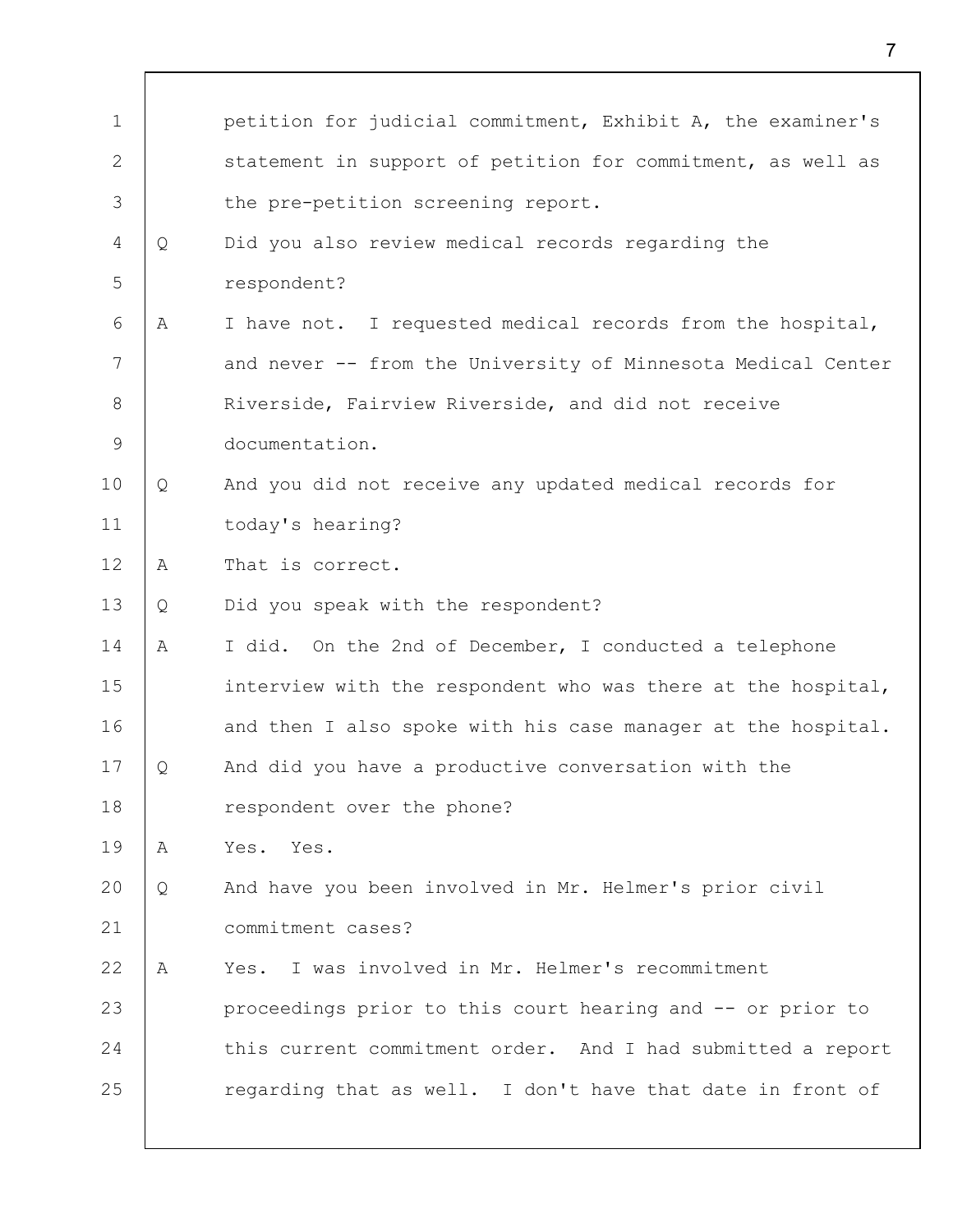| $\mathbf 1$ |   | me.                                                          |
|-------------|---|--------------------------------------------------------------|
| 2           | Q | So although you didn't have the benefit of current medical   |
| 3           |   | records, you are aware generally of his history and his      |
| 4           |   | prior records?                                               |
| 5           | A | I would say I am quite familiar with Mr. Helmer's history    |
| 6           |   | and prior record, yes.                                       |
| 7           | Q | Now, you indicated that you were involved in his most recent |
| 8           |   | recommitment; is that correct?                               |
| 9           | Α | Yes.                                                         |
| 10          | Q | And do you know when that recommitment order expired?        |
| 11          | A | I'm sorry. I didn't -- going to have to pull it up here. I   |
| 12          |   | don't know.                                                  |
| 13          | Q | In your report, you indicate that the most recent order      |
| 14          |   | expired October 8 of this year. Does that sound accurate?    |
| 15          | Α | If that's what I wrote, yes.<br>Yes.                         |
| 16          | Q | And that was only two months ago, correct?                   |
| 17          | Α | Correct.                                                     |
| 18          | Q | That he was without the protection of civil commitment for   |
| 19          |   | two months?                                                  |
| 20          | Α | That's my understanding, yes. There was -- yes.              |
| 21          | Q | And so how would you describe Mr. Helmer's disposition when  |
| 22          |   | you spoke with him over the phone?                           |
| 23          | Α | He had no recollection of speaking with me prior; but his    |
| 24          |   | presentation at the time of the interview, I would describe  |
| 25          |   | him as irritable, distracted, and quite disorganized in his  |
|             |   |                                                              |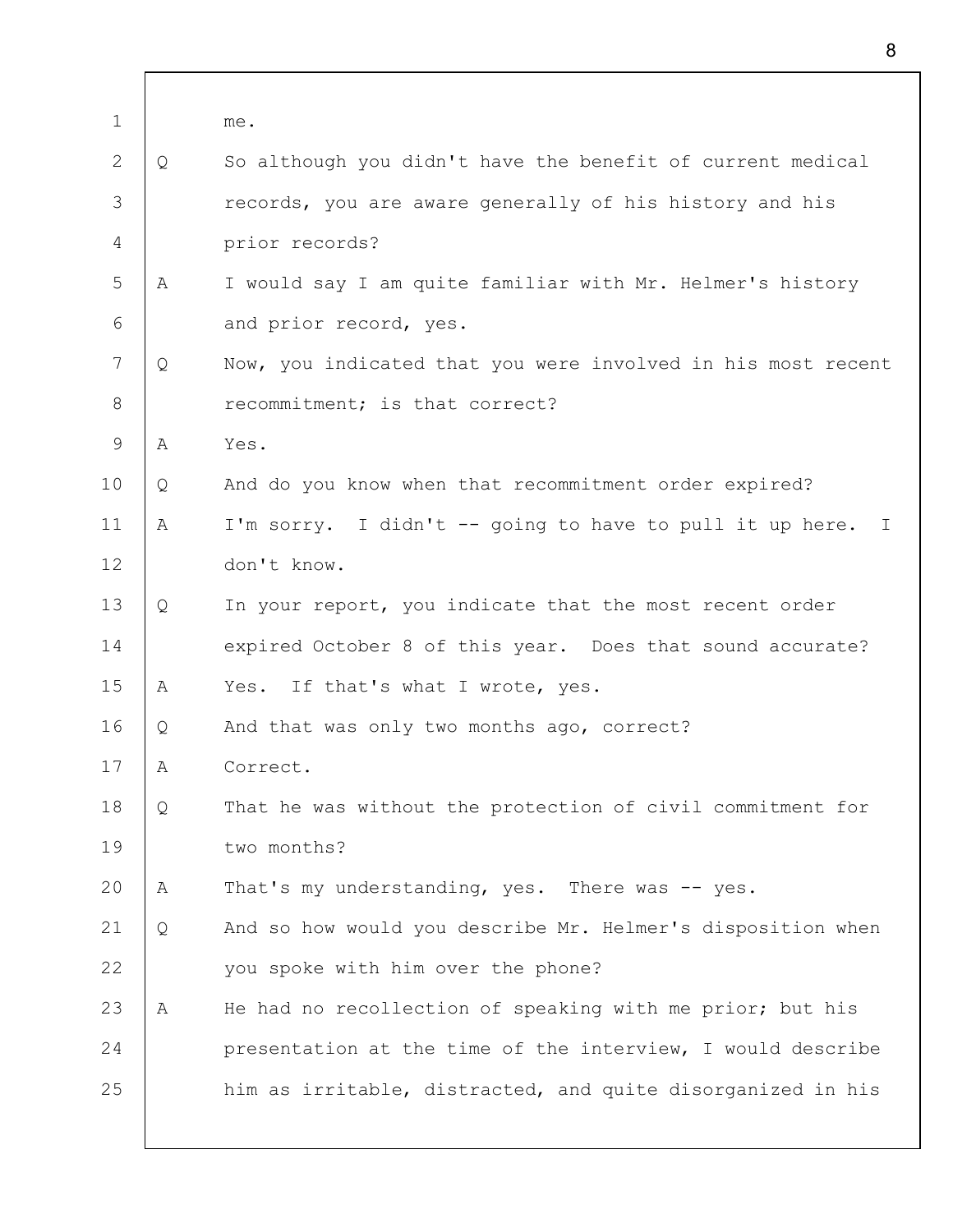1 2 3 4 5 6 7 8 9 10 11 12 13 14 15 16 17 18 19 20 21 22 23 24 25 narrative. He was engaged. He was willing to talk. MR. HELMER: Keep going. Keep going. Keep going. THE COURT: Mr. Helmer, my court reporter is trying to take everything down, so I need you not to talk right now, please. MR. HELMER: Okay. THE COURT: Thank you. THE WITNESS: The respondent was quite focused on the fact that he should not be hospitalized. He described it as being in jail. And he was quite focused on that. Our conversation included a number of -- included a number of moments where he was tangential and he was not answering direct questions. He was repeatedly stopping mid sentence and struggling to articulate his -- or express his point of view. He would frequently stop and say, "I don't know," and then refuse to offer additional information. BY MS. LIGHT: Q Did you speak with him about how he came to be admitted at the hospital currently? (A brief discussion was held off the record.) A Could you repeat the question, please. Q Did you speak with the respondent regarding how he came to be admitted at the hospital currently? A I did. He indicated, as I stated in my report, he said, "The police brought me to the hospital, and they thought I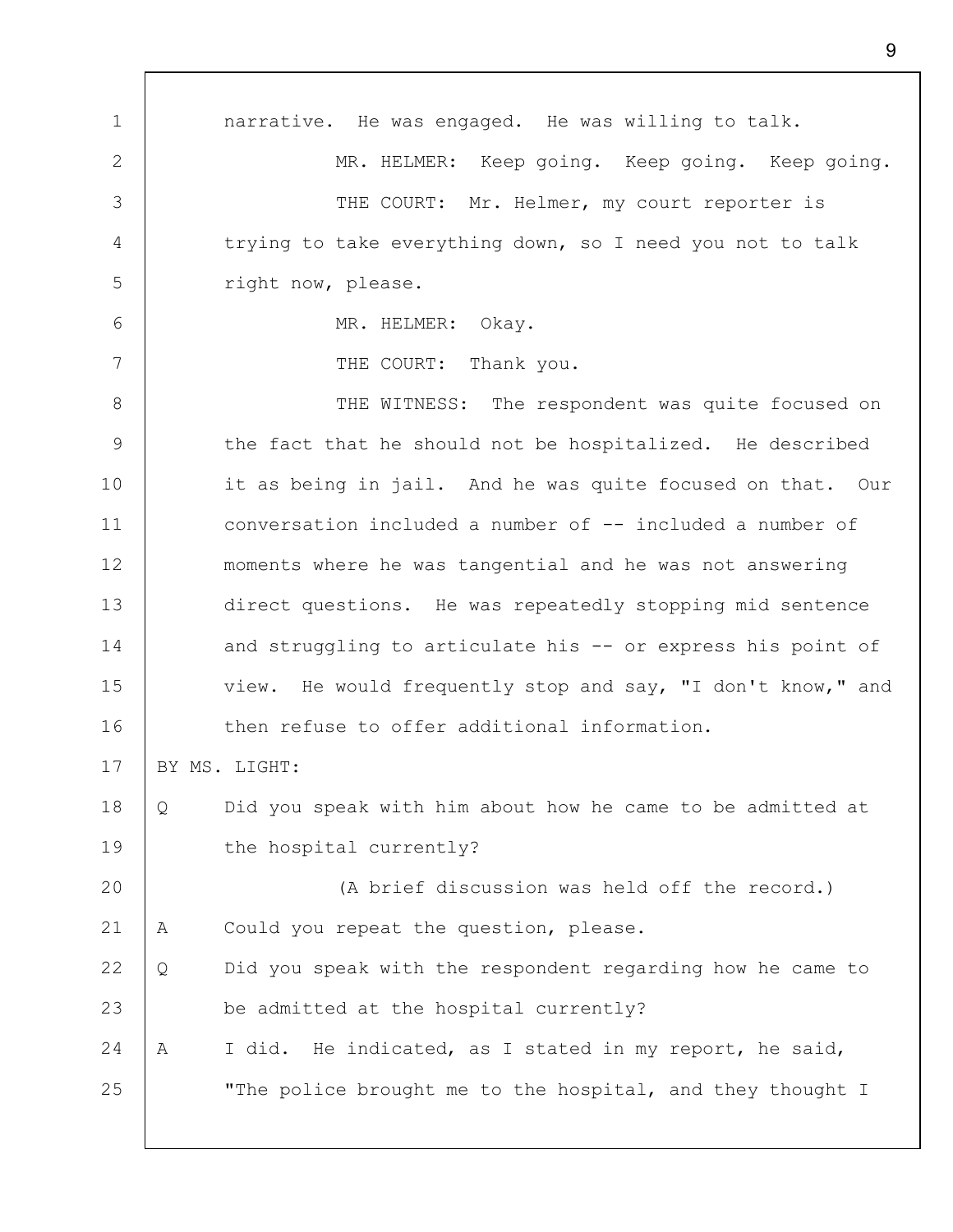1 2 3 4 5 6 7 8 9 10 11 12 13 14 15 16 17 18 19 20 21 22 23 24 25 was unsafe." I asked him to provide clarification or any description of what behaviors those police might have seen where he was unsafe, and Respondent did not reply to that. He did indicate that it was a long story. He felt he couldn't adequately describe it, so he discontinued. Later on in the interview, he did come back and summarize by saying that "They lied to me, is the moral of the story." He indicated that he was tricked by the police in -- with regards to the hospitalization. It was unclear, but what I gathered is the respondent thought that they were going to take him somewhere and then release him with regards to why the police were involved. He indicated that he had called 911 but was not clear about why. In the record, there is some reference to him asking for help moving a refrigerator, and the responding officers then took him in for an evaluation. There's also indications of him threatening his mother, is part of it, but Respondent could not provide an organized narrative to clarify that. Q And in your report you indicate that you had a collateral interview with the respondent's case manager; is that correct? A Yes. Q And what information did you learn from her? A What I learned is that, at the time of that interview, which again was on the 2nd of December, she indicated that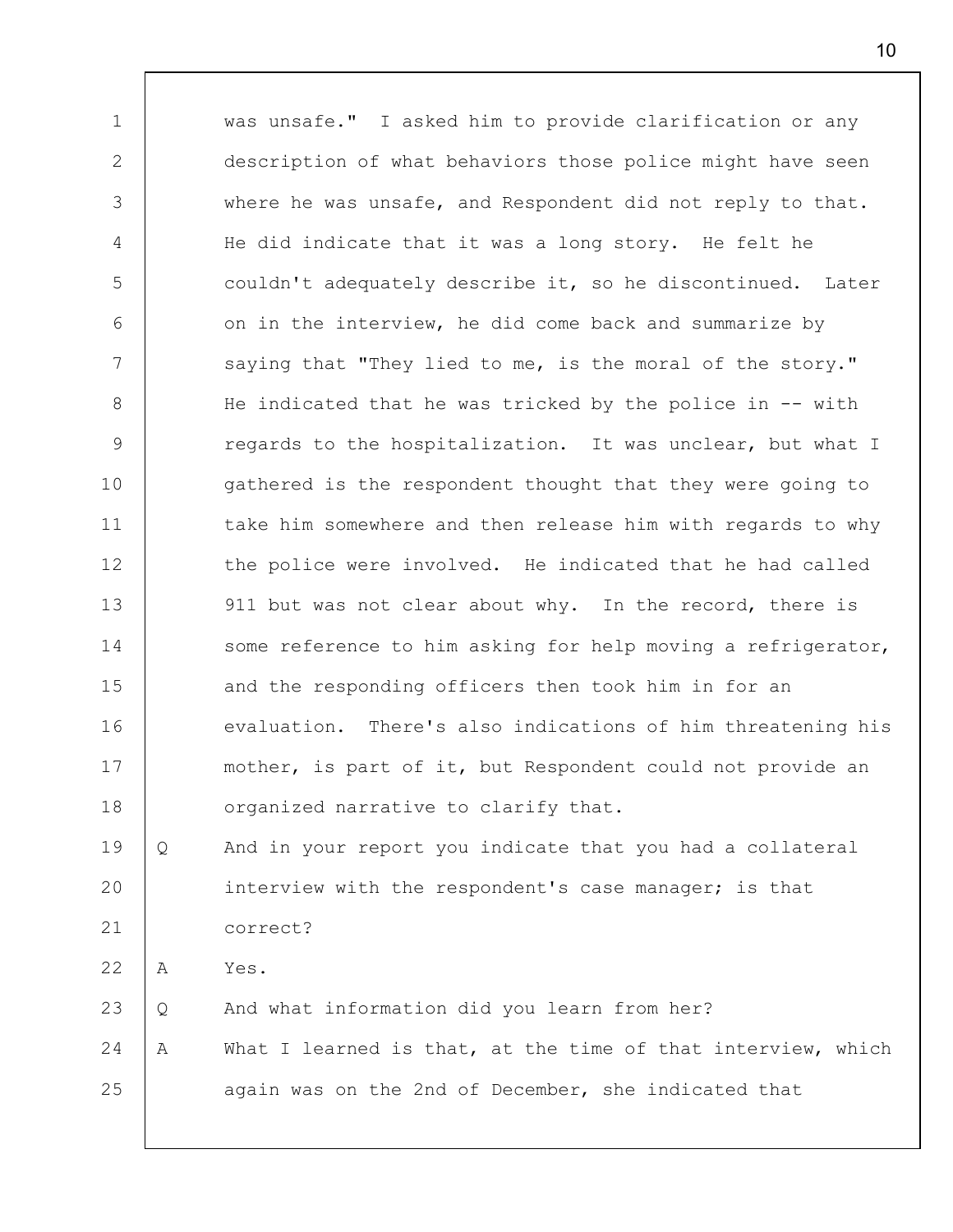Respondent's behavior on the unit had been quite disruptive. He was frequently threatening towards staff, posturing towards staff. He had threatened to hit, threatened to kick staff members. He had received medication that manages behavioral outbursts on two separate occasions at that point. Otherwise, she reported that he generally keeps to himself, does not engage with others. When he is approached by staff, as I said, he can be aggressive and, you know, threaten towards them.

10 11 12 13 14 He was also observed on multiple occasions according to the case manager to be responding to internal stimuli; which when I spoke with the respondent and previously had interviewed him, he again denied that he was responding to internal stimuli.

15 16 Q And just to be clear, this was the hospital social worker case manager that you spoke to; is that correct?

17 A That is correct.

18 19 20 Q Based on your personal knowledge of the respondent and the review of documents that you had available to you, have you come to an opinion as to his diagnosis?

21 22 A Yes. I assigned a diagnosis of schizoaffective disorder, as well as autism spectrum disorder by history.

23 24 Q Is schizoaffective disorder a substantial psychiatric disorder?

25 A Yes.

1

2

3

4

5

6

7

8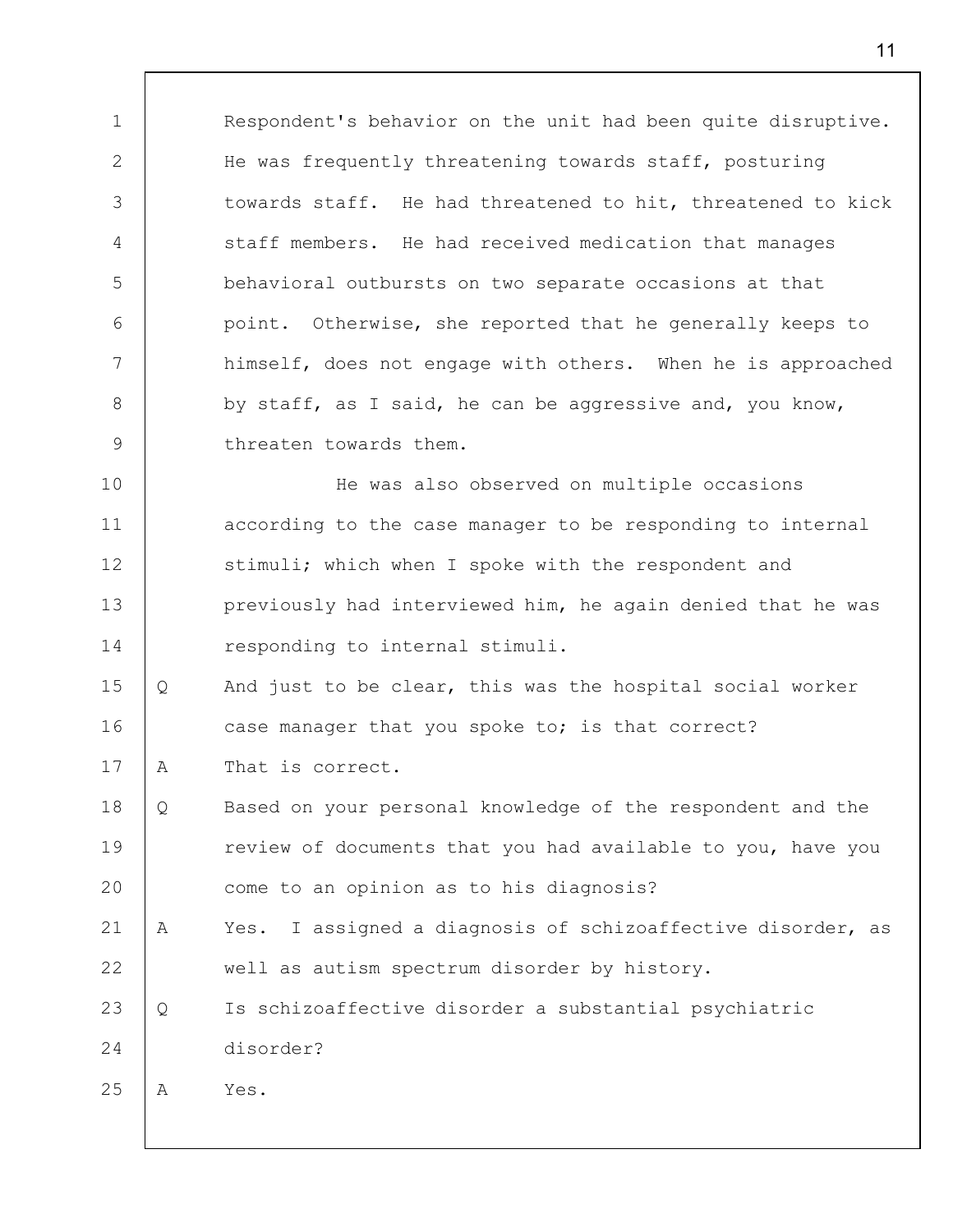1 2 3 4 5 6 7 8 9 10 11 12 13 14 15 16 17 18 19 20 21 22 23 24 25 Q And have you been able to note specific facts that illustrate how the respondent is impaired regarding his thought, mood, perception, orientation, and memory? A Yes. I would -- I would submit to the Court that that disorganized behavior I described, that inability to organize his narrative is one of the features related to the thought disturbance. Respondent is -- is prone to agitation and compulsive reactivity. His mood is labile, as described by the case manager. And there are indications of paranoia. There is indications that he's responding to internal stimuli; although, again, he's denying that. There are multiple incidents where it's been observed. Q Have you also been able to identify specific facts that illustrate his impairment regarding judgment, behavior, capacity to recognize reality, and capacity to understand? A Yes. The respondent has been refusing medications; sometimes is refusing food and drink. The previously shared report of him calling the police, calling 911, calling emergency services for help moving furniture in the home. He has been threatening towards staff. He has been quite erratic and impulsive. There are indications that he will spontaneously be laughing to himself and incongruent emotional reactivity. And above all, I find that Respondent lacks insight regarding his mental health status. He lacks insight regarding his need for current or future treatment.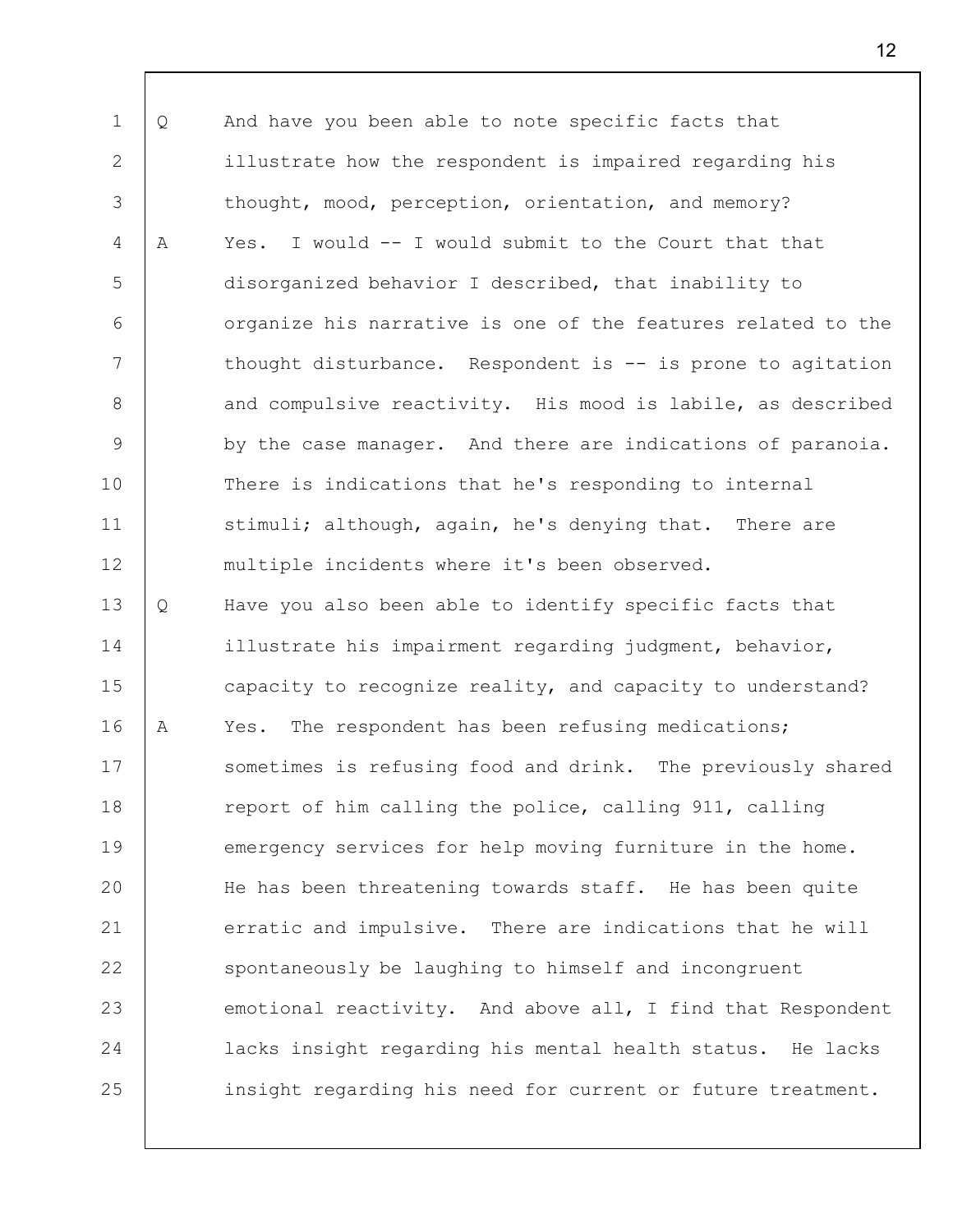1 2 3 4 5 6 7 8 9 10 11 12 13 14 15 16 17 18 19 20 21 22 23 24 25 He is quite defiant with regards to those. Q Do you believe that the respondent poses a substantial likelihood of physical harm either to himself or others? A I do. Q And why? A Well, as evidenced by his behavior with -- observed behavior on the medical unit on the floor, as told to me by the case manager in the medical record, as well as reports of conflict, ongoing conflict, with mother -- I think that the respondent is prone to physical outbursts, aggressive outbursts, with others that sometimes become physical. Q Do you also believe that he has failed to obtain necessary food, clothing, medical, shelter, and other self care for himself? A Yes. My understanding is that immediately upon leaving - or upon the recommitment, the previous recommitment, not being followed, he moved out of the group home and he stopped taking any medications or seeking any treatment, which I believe contributed to his hospitalization. Q Has he attempted or threatened physical harm to others? A There are multiple reports of him threatening hospital staff. There are reports of him threatening his mother as well. Q And so do you believe that it's more probable than not that the respondent will suffer substantial harm if commitment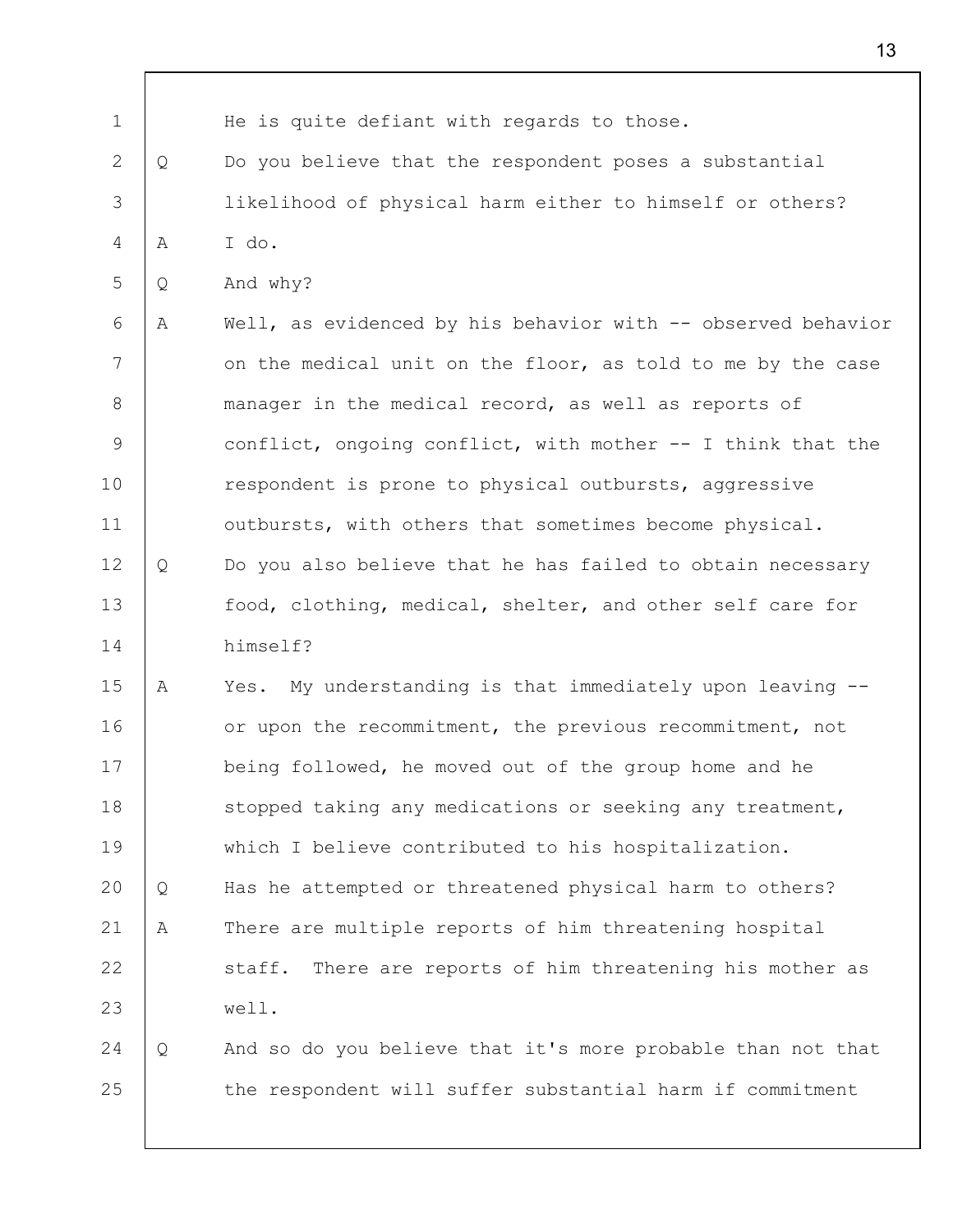| $\mathbf 1$ |   | isn't entered today?                                        |
|-------------|---|-------------------------------------------------------------|
| 2           | A | Yes.                                                        |
| 3           | Q | Have you considered less restrictive alternatives to a full |
| 4           |   | commitment?                                                 |
| 5           | A | Yes, I have. However, my concern is, given the respondent's |
| 6           |   | demonstrated lack of insight or willingness to engage in    |
| 7           |   | treatment, less restrictive options are not in his best     |
| 8           |   | interest. He will not obtain nor seek nor obtain the        |
| 9           |   | appropriate treatment.                                      |
| 10          | Q | And so at this point you support an entry of a full         |
| 11          |   | commitment order?                                           |
| 12          | A | Correct.                                                    |
| 13          | Q | And you believe that he meets the statutory criteria for    |
| 14          |   | commitment?                                                 |
| 15          | A | I do.                                                       |
| 16          |   | MS. LIGHT: No further questions.                            |
| $17$        |   | THE COURT: Ms. Herr, any questions?                         |
| 18          |   | Just briefly, Your Honor.<br>MS. HERR:                      |
| 19          |   | CROSS-EXAMINATION                                           |
| 20          |   | BY MS. HERR:                                                |
| 21          | Q | Dr. Kodalen, how many years have you had interactions with  |
| 22          |   | my client?                                                  |
| 23          | A | I would say less than one year.                             |
| 24          | Q | Okay. You've been involved in his prior commitments; is     |
| 25          |   | that correct?                                               |
|             |   |                                                             |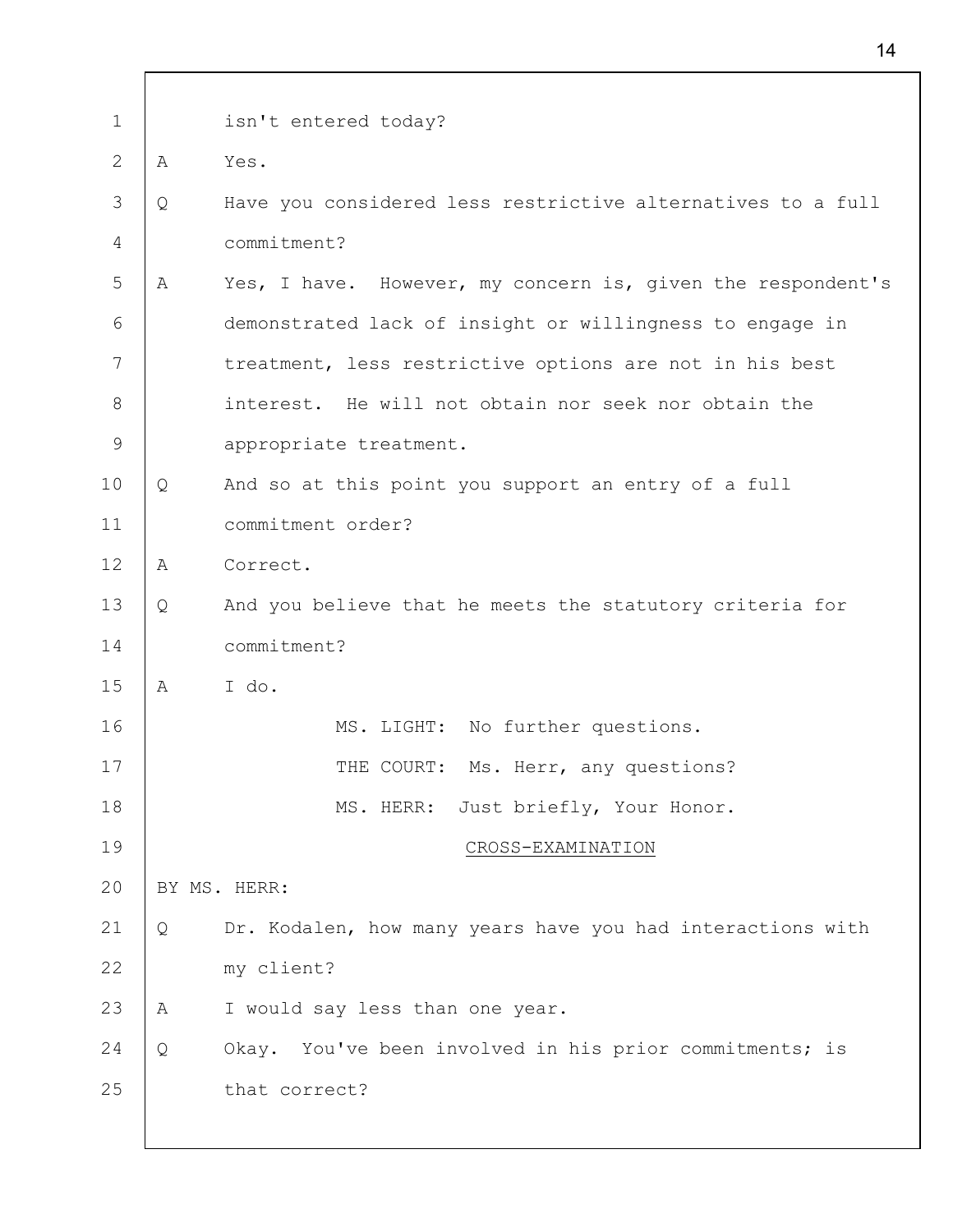| $\mathbf{1}$ | Α | I was involved in one previous -- a recommitment filing. I  |
|--------------|---|-------------------------------------------------------------|
| 2            |   | have a report dated September 15, 2020, which was submitted |
| 3            |   | to the Court.                                               |
| 4            | Q | Okay. Okay. And during your interview with my client, did   |
| 5            |   | you notice any improvement in his behavior from the time he |
| 6            |   | was admitted to the date of the examination?                |
| 7            | A | I'm sorry. The time -- from the time he was admitted to --  |
| 8            | Q | Yep. To when you had the interview with him. Did you        |
| 9            |   | notice any improvement in his behaviors?                    |
| 10           | Α | No, I did not.                                              |
| 11           | Q | Okay. What are the lesser restrictive options that you have |
| 12           |   | considered in this case?                                    |
| 13           | Α | A stay of commitment, discharge.                            |
| 14           | Q | And why is a stay not appropriate?                          |
| 15           | Α | It is my opinion that the respondent lacks insight or       |
| 16           |   | willingness to engage in appropriate psychiatric treatment. |
| 17           |   | And without said treatment, I am concerned that he would be |
| 18           |   | on a poor prognosis with regards to his behavior and safety |
| 19           |   | to self and others.                                         |
| 20           | Q | Okay. And then why is a discharge not appropriate?          |
| 21           | Α | For the same reasons. I believe the respondent requires     |
| 22           |   | medical -- or psychiatric care, and I do not believe he     |
| 23           |   | would do that voluntarily.                                  |
| 24           | Q | Okay. And do you have an opinion as to why he is compliant  |
| 25           |   | with medication at times but then other times refuse        |
|              |   |                                                             |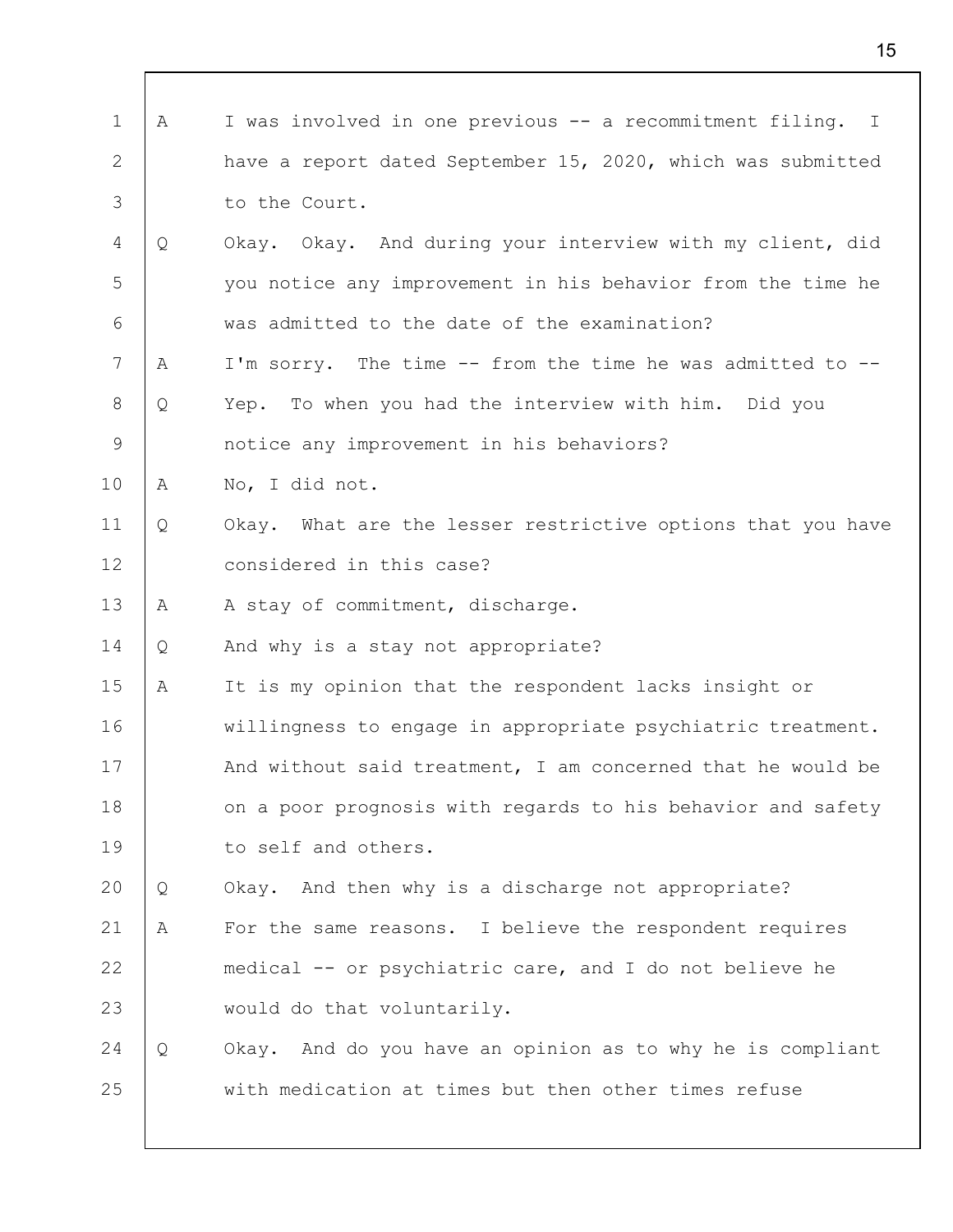1 2 3 4 5 6 7 8 9 10 11 12 13 14 15 16 17 18 19 20 21 22 23 24 25 medication? A I -- my opinion would be that that is related to the respondent's presentation of disorganized thought patterns. There are times when an individual is willing to comply, and there are other times when they are not willing to comply, and there's -- disorganized thought can influence that at any given state. Q And if he was discharged home to his mother, do you believe that she has the capability of meeting his needs and ensuring that he complies with services and medication? A I cannot render an opinion. I have not spoken with the mother. I have not seen the home. I have not -- I don't feel like I can render an opinion on that. MS. HERR: Okay, Your Honor. I don't have any questions. THE COURT: Any redirect? MS. LIGHT: No, Your Honor. THE COURT: All right. Dr. Kodalen, thank you. And Ms. Light. MS. LIGHT: I next call Dr. Gulrajani to testify. THE COURT: Dr. Gulrajani, could you raise your right hand, please. CHINMOY GULRAJANI, was called as a witness and, being first duly sworn, was examined and testified as follows: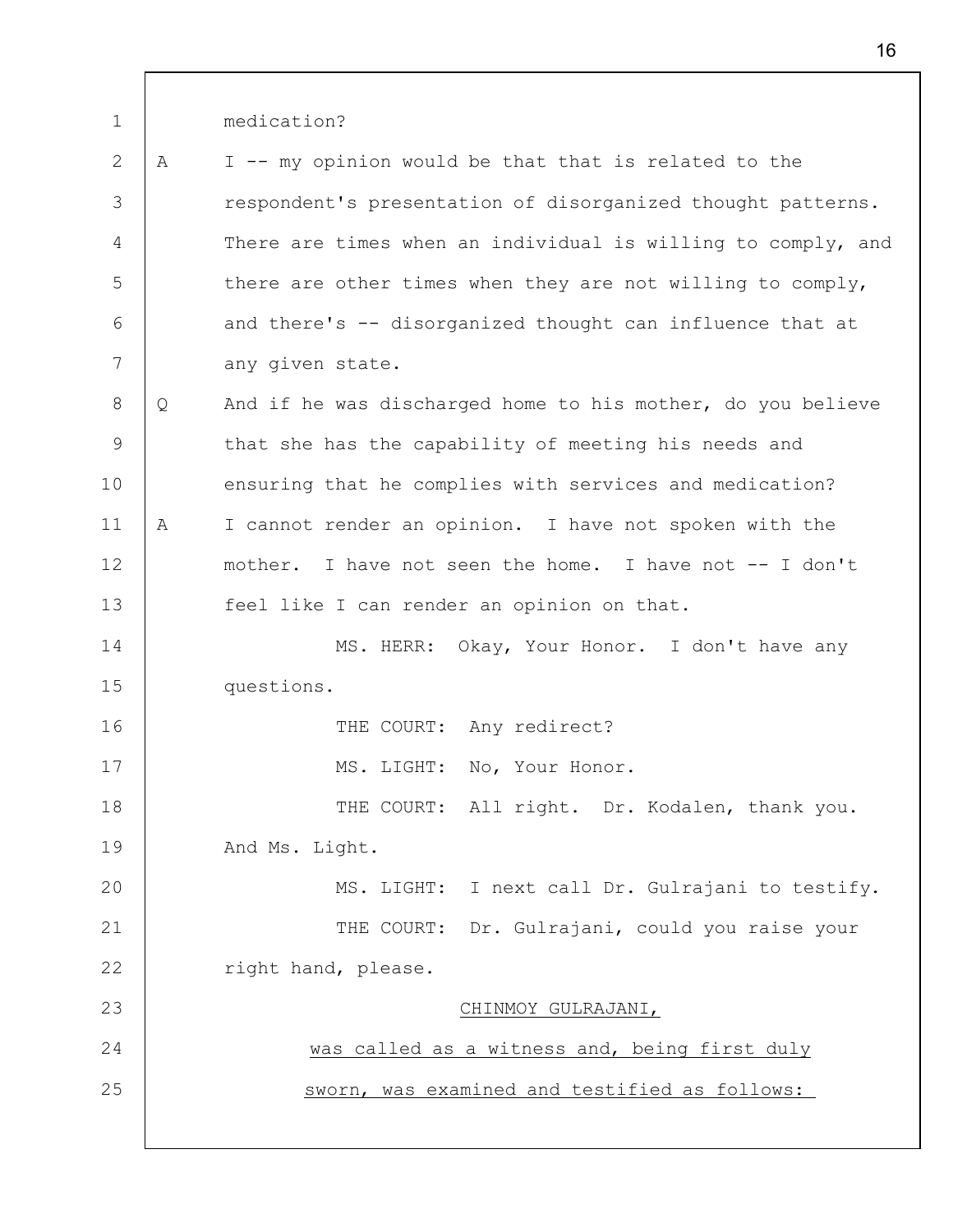1 2 3 4 5 6 7 8 9 10 11 12 13 14 15 16 17 18 19 20 21 22 23 24 25 THE COURT: State and spell your full name for the record, please. THE WITNESS: My first name is Chinmoy, C-H-I-N-M-O-Y; last name Gulrajani, G-U-L-R-A-J-A-N-I. THE COURT: Ms. Light, you may proceed. DIRECT EXAMINATION BY MS. LIGHT: Q Dr. Gulrajani, you're a licensed psychiatrist, trained and practicing in the State of Minnesota? A Yes. Q And you were appointed by this Court to render an independent opinion on the Jarvis petition in this case? A Yes. Q And did you author a written report to the Court in this case? A I did. Q And was that filed in the court file on December 7th? A Yes. MS. LIGHT: Your Honor, I would offer what I have marked as Exhibit 2, which is Dr. Gulrajani's report dated and filed on December 7th and can be found in the court record with index number 17. I would offer Exhibit 2. THE COURT: Ms. Herr. MS. HERR: No objection, Your Honor. THE COURT: The Court will accept Exhibit 2 into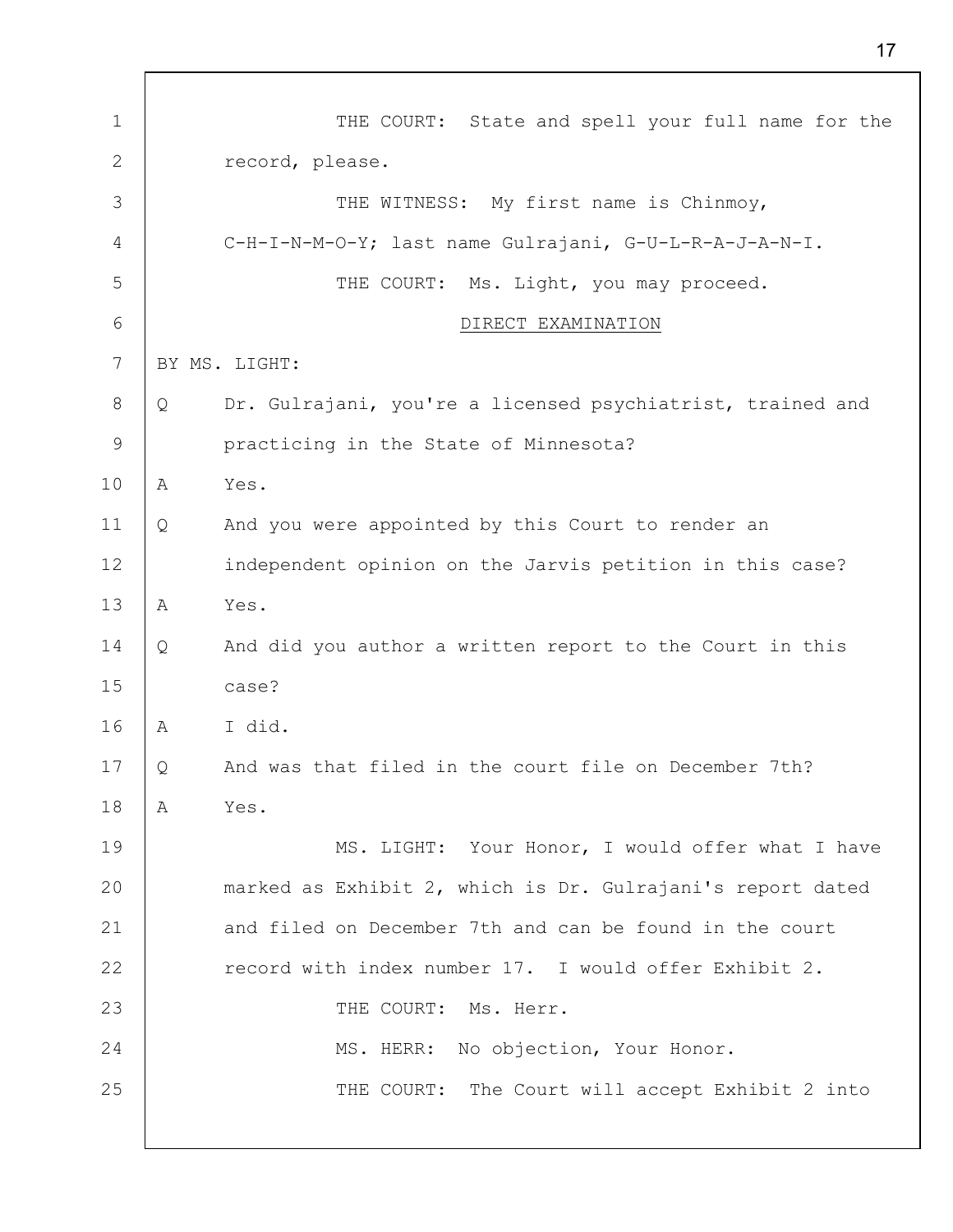| $\mathbf 1$ |   | the record. You may proceed.                                |
|-------------|---|-------------------------------------------------------------|
| 2           |   | BY MS. LIGHT:                                               |
| 3           | Q | And you were present during the hearing just now for Dr.    |
| 4           |   | Kodalen's testimony; is that correct?                       |
| 5           | A | Yes.                                                        |
| 6           | Q | Did you -- did you have an opportunity to review medical    |
| 7           |   | records in preparation for your report and testimony today? |
| 8           | Α | Yes.                                                        |
| 9           | Q | And when did you review those records?                      |
| 10          | Α | I received the records the 7th of December, and I reviewed  |
| 11          |   | them after I received them.                                 |
| 12          | Q | Did you attempt an interview with the respondent?           |
| 13          | A | I did.                                                      |
| 14          | Q | And was that over the phone?                                |
| 15          | Α | Yes.                                                        |
| 16          | Q | Were you able to speak with him?                            |
| 17          | Α | No. I was informed by the hospital staff that he had        |
| 18          |   | declined to speak with me.                                  |
| 19          | Q | Did you speak with anyone else at the hospital?             |
| 20          | Α | I did not.                                                  |
| 21          | Q | And Dr. Kodalen specified a diagnosis of schizoaffective    |
| 22          |   | disorder. Do you agree with that diagnosis?                 |
| 23          | A | I do.                                                       |
| 24          | Q | As well as autism spectrum disorder?                        |
| 25          | Α | I do.                                                       |
|             |   |                                                             |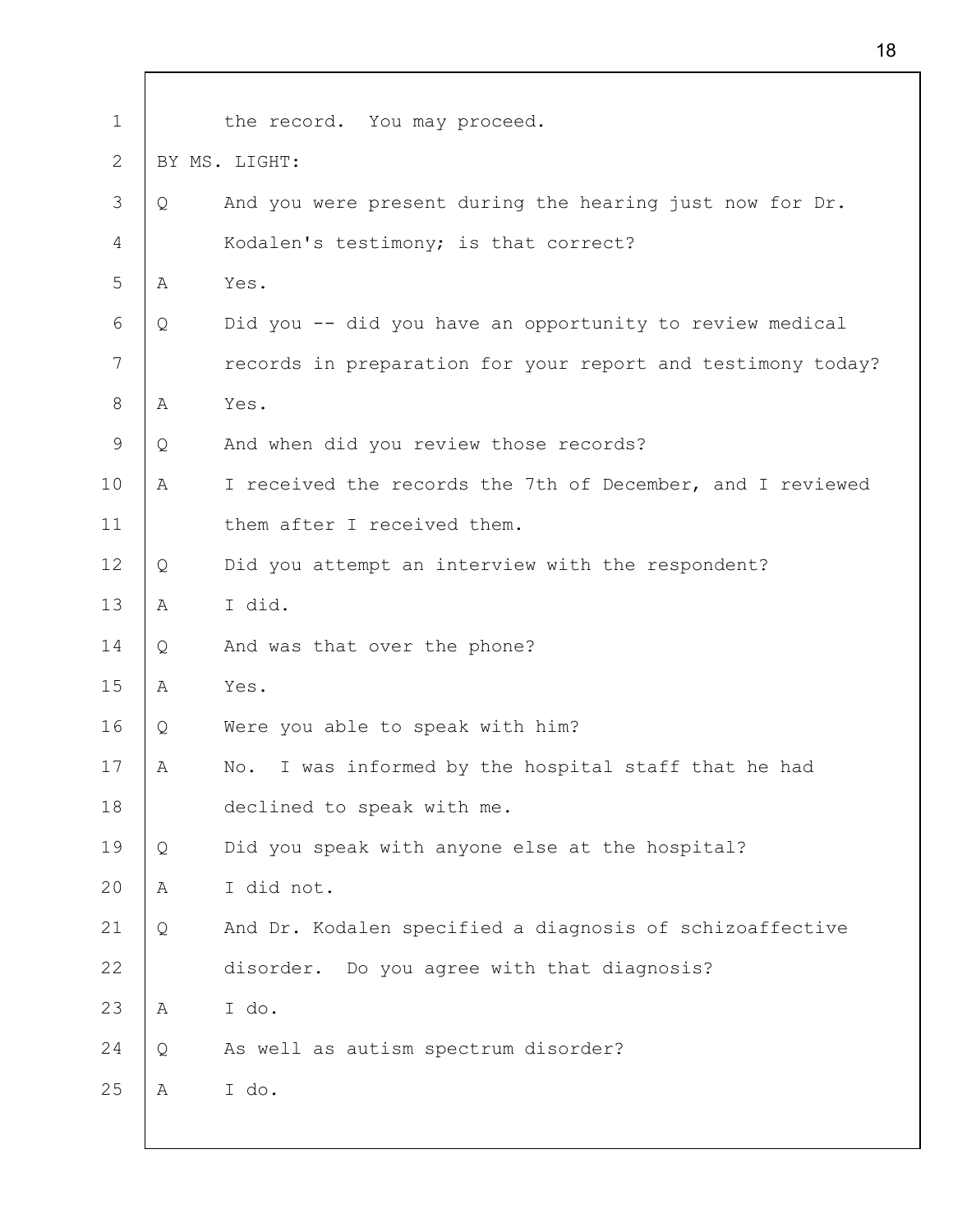| $\mathbf 1$ |   | THE COURT: Mr. Helmer, are you still there?                  |
|-------------|---|--------------------------------------------------------------|
| 2           |   | Just checking. You may proceed, Ms. Light.<br>Okay.          |
| 3           |   | MS. LIGHT: Thank you.                                        |
| 4           |   | BY MS. LIGHT:                                                |
| 5           | Q | And is schizoaffective disorder a disorder that is typically |
| 6           |   | treatable with neuroleptic medications?                      |
| 7           | A | Yes.                                                         |
| 8           | Q | Do you believe that the respondent has capacity to make      |
| 9           |   | competent decisions regarding whether to take or refuse      |
| 10          |   | neuroleptic medications?                                     |
| 11          | A | As to my review of the records, I do not.                    |
| 12          | Q | And based on your review of the records, do you see any      |
| 13          |   | indication whether the respondent demonstrates an awareness  |
| 14          |   | as to the nature of his situation and the reasons for his    |
| 15          |   | hospitalization?                                             |
| 16          | Α | I do not.                                                    |
| 17          | Q | Do you see anything in the record that would indicate that   |
| 18          |   | he demonstrates an understanding regarding the risks and     |
| 19          |   | benefits of neuroleptic medications?                         |
| 20          | Α | There is, in fact, nothing in the records that would         |
| 21          |   | indicate that.                                               |
| 22          | Q | And by saying "nothing in the record," do you mean that the  |
| 23          |   | record is silent on that or that the record indicates that   |
| 24          |   | he does not understand?                                      |
| 25          | Α | That he does not understand.                                 |
|             |   |                                                              |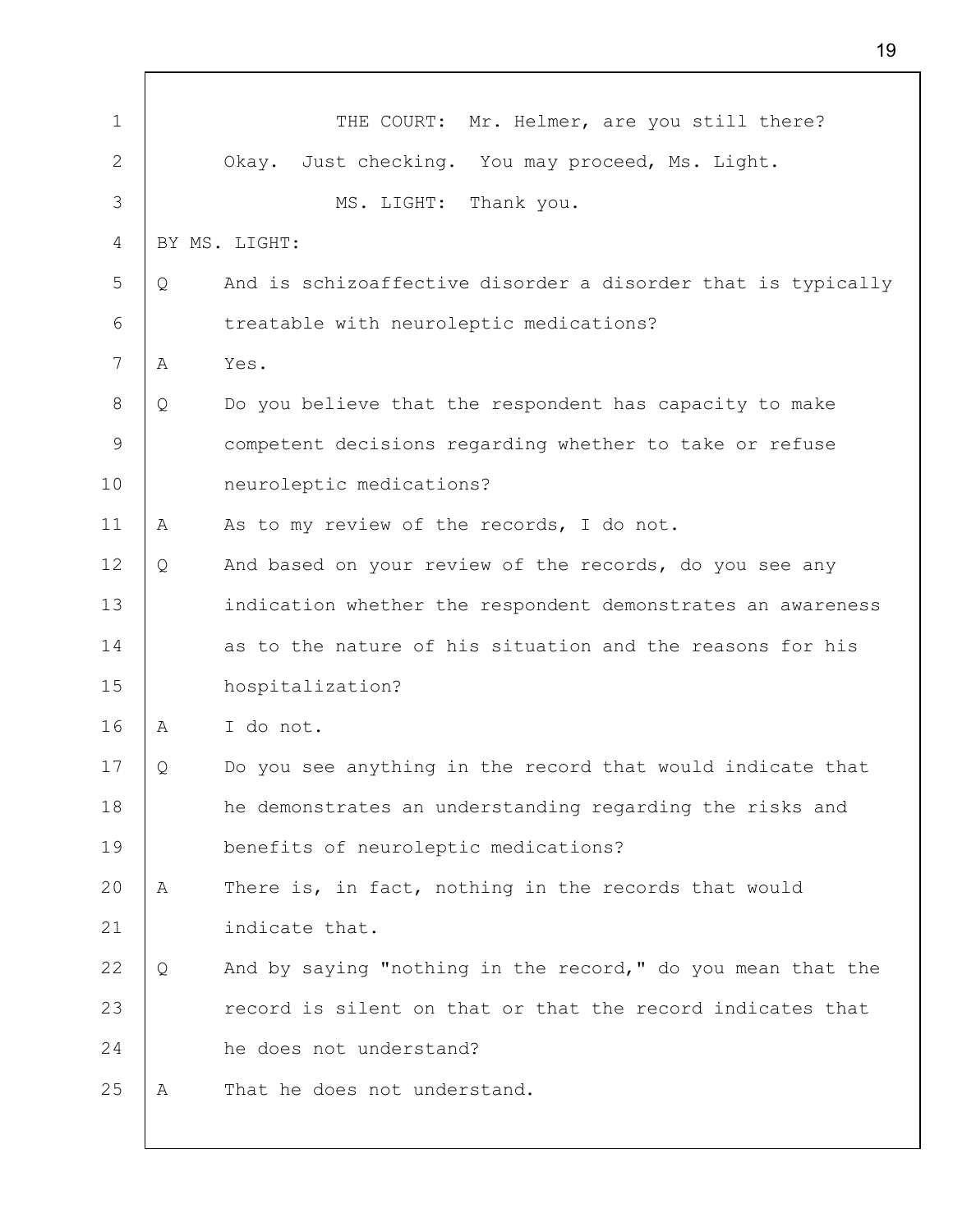| 1     | Q  | And is the respondent taking medications voluntarily in the  |
|-------|----|--------------------------------------------------------------|
| 2     |    | hospital?                                                    |
|       |    |                                                              |
| 3     | Α  | No, he's not.                                                |
| 4     | Q  | And we've had discussions during this hearing with Dr.       |
| 5     |    | Kodalen that the respondent had previously been under a      |
| 6     |    | commitment order. Is that your understanding?                |
| 7     | A  | In fact, last --<br>Yes.                                     |
| $8\,$ |    | THE COURT: Mr. Helmer? Mr. Helmer?<br>Okay.<br>We            |
| 9     |    | need to see you during the hearing, please, okay? All        |
| 10    |    | right. Ms. Light, you may finish.                            |
| 11    |    | BY MS. LIGHT:                                                |
| 12    | Q  | I was asking about his prior commitment order.               |
| 13    | Α  | That petition I was appointed as an examiner to render an    |
| 14    |    | opinion about treatment with the electroconvulsive therapy.  |
| 15    |    | So I, too, am familiar with -- somewhat familiar, with this  |
| 16    |    | matter from before.                                          |
| 17    | ¥. | And that's referencing the recommitment petition that was    |
| 18    |    | filed in September of this year?                             |
| 19    | A  | I apologize. No, I meant the petition last year. And I       |
| 20    |    | believe that was in May 2019.                                |
| 21    | Q  | Okay. And was a Jarvis order issued in that case?            |
| 22    | Α  | I was only an examiner of the prior matter.                  |
| 23    | Q  | And was an ECT ordered in that case?                         |
| 24    | A  | Because my determination in this case was very narrow, I did |
| 25    |    | not follow through with that.                                |
|       |    |                                                              |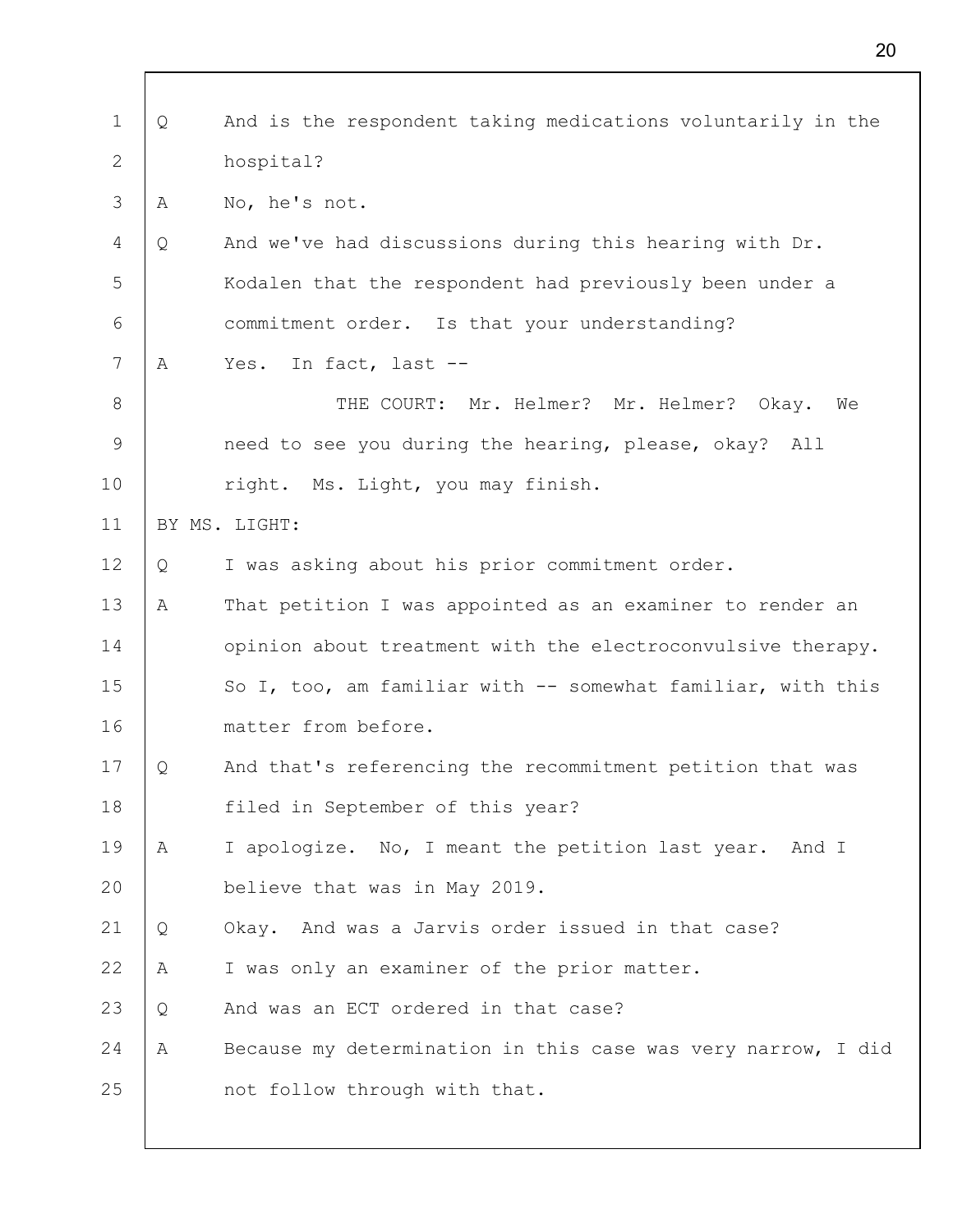1 2 3 4 5 6 7 8 9 10 11 12 13 14 15 16 17 18 19 20 21 22 23 24 25 Q Okay. MS. FULLER: Yeah, that's what fucked up his memory, the ECT. THE COURT: Okay, ma'am? During the testimony, we can't have you talking as well. My court reporter is taking things -- MS. FULLER: Okay, ma'am. THE COURT: Thank you. BY MS. LIGHT: Q And so to be clear, before the Court today, there's only a Jarvis petition for neuroleptic medications. ETC is not at issue today at all? A That's correct. Q And so you indicated that he is not taking prescribed medications voluntarily at this time; is that correct? A When he initially came into the hospital, he refused all medication. And psychiatric emergency was declared, so that if he refused to take oral Zyprexa, he would be given intermuscular injections of Zyprexa. Subsequently, he did receive some of the muscular injections of Zyprexa. And then while he was under the psychiatric emergency, he then started taking oral medication. One of the unfortunate effects of declaring that emergency is that there is some enforcement to take the oral medication; and, you know, the fact that he would be given injections if he doesn't take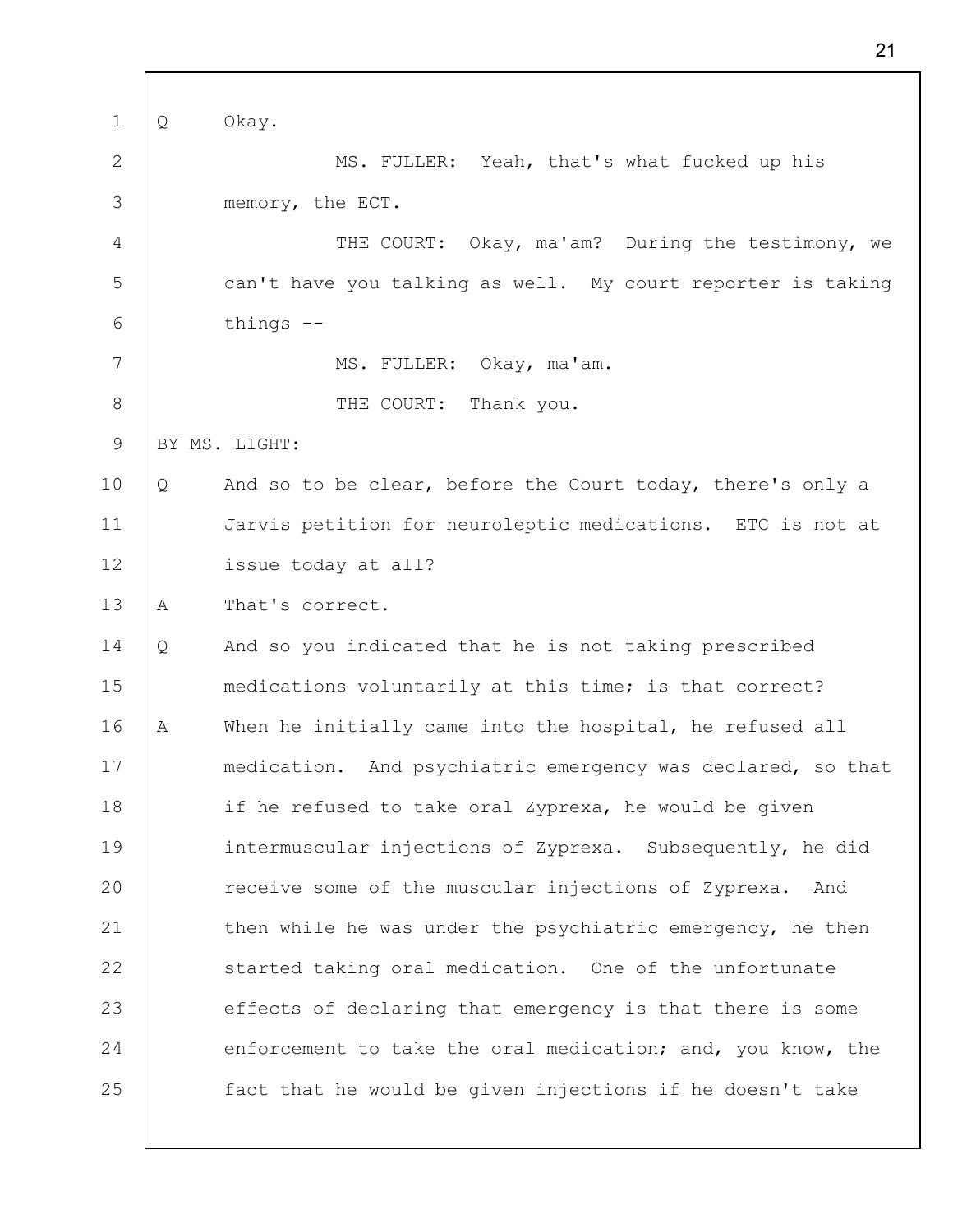| $\mathbf 1$  |   | it.<br>But he has refused to take Lithium consistently, which |
|--------------|---|---------------------------------------------------------------|
| $\mathbf{2}$ |   | is another psychotropic medicine that has been prescribed     |
| 3            |   | predominantly.                                                |
| 4            | Q | And so do you believe that treatment with neuroleptic         |
| 5            |   | medications is necessary and reasonable in this case?         |
| 6            | Α | Yes.                                                          |
| 7            | Q | And do you believe that the benefits outweigh the risks?      |
| $8\,$        | Α | Yes.                                                          |
| 9            | Q | Specifically in regard to this respondent?                    |
| 10           | Α | Yes.                                                          |
| 11           | Q | And do you believe that the medications as listed in the      |
| 12           |   | Jarvis petition could adequately treat his symptoms?          |
| 13           | Α | Yes.                                                          |
| 14           | Q | And so you are in support of entry of a Jarvis order with     |
| 15           |   | the specific medications as listed in the petition?           |
| 16           | Α | I am.                                                         |
| 17           | Q | And you don't see any -- do you see any less restrictive      |
| 18           |   | alternatives than the Jarvis order at the same time?          |
| 19           | A | I do not.                                                     |
| 20           |   | MS. LIGHT: No further questions.                              |
| 21           |   | THE COURT: Ms. Herr?                                          |
| 22           |   | CROSS-EXAMINATION                                             |
| 23           |   | BY MS. HERR:                                                  |
| 24           | Q | Dr. Gulrajani, in the Jarvis petition, there are five         |
| 25           |   | different medications that's recommended, correct?            |
|              |   |                                                               |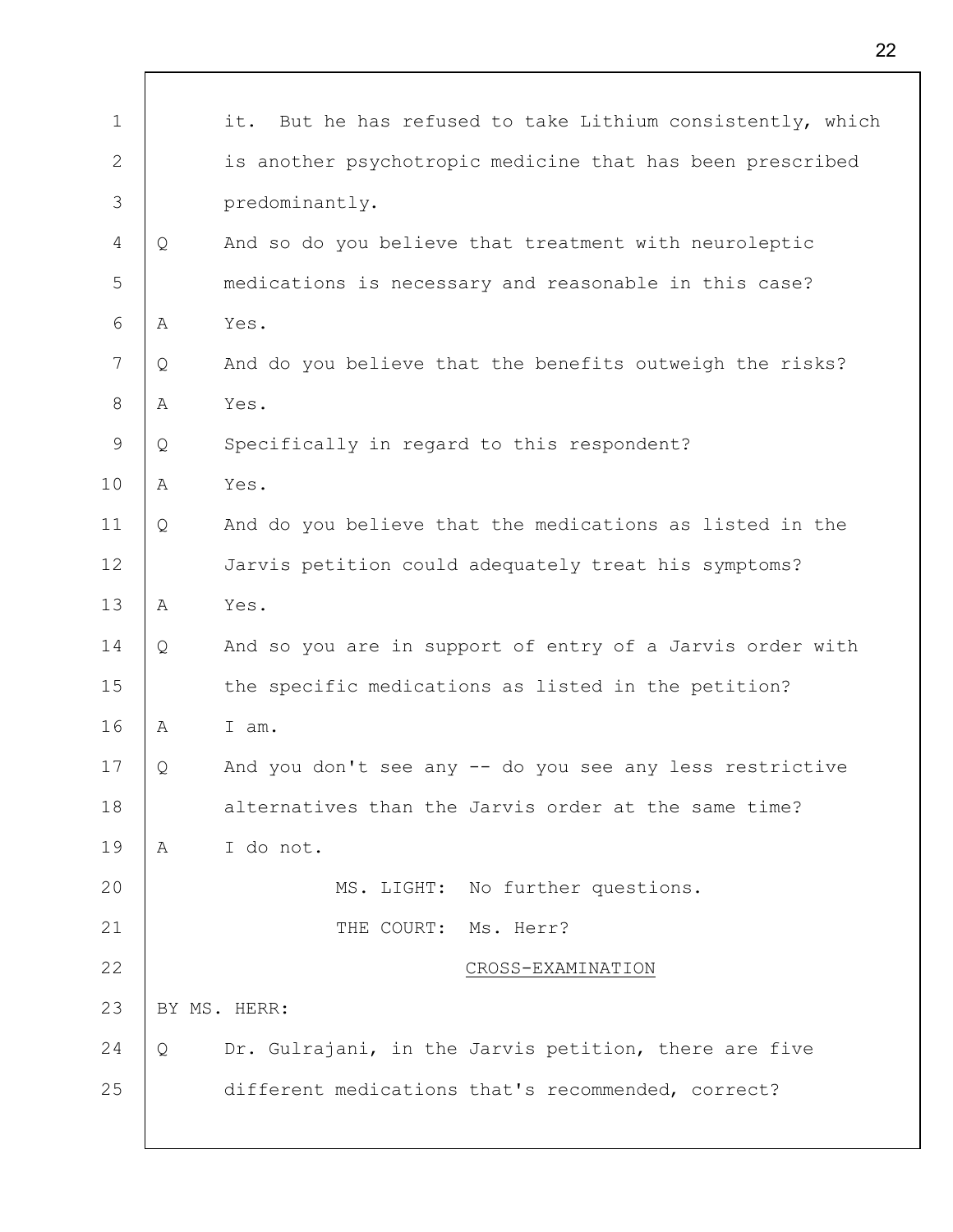| $\mathbf 1$   |   | MR. HELMER: Holy shit.                                       |
|---------------|---|--------------------------------------------------------------|
| 2             |   | THE WITNESS:<br>Yes.                                         |
| 3             |   | BY MS. HERR:                                                 |
| 4             | Q | The first one is Haldol; is that correct?                    |
| 5             | Α | Yes.                                                         |
| 6             | Q | What is that medication? What are the symptoms that that     |
| 7             |   | medication targets?                                          |
| 8             | A | The medication targets symptoms of psychosis, including      |
| $\mathcal{G}$ |   | hallucinations; delusional thinking; disorganized thought;   |
| 10            |   | and other emotional and behavioral symptoms related to the   |
| 11            |   | illness.                                                     |
| 12            | Q | How effective -- and the second medication is Prolixin.      |
| 13            |   | What symptoms does that medication target?                   |
| 14            | A | The -- all medications are meant for those symptoms.         |
| 15            | Q | Okay. And then going back to the Haldol, what are the risks  |
| 16            |   | and benefits of that medication as it relates to my client?  |
| 17            | Α | So we already spoke about the benefits. All the neuroleptic  |
| 18            |   | medications are also effective in controlling agitation and  |
| 19            |   | reduction in injurious behaviors that might arise on account |
| 20            |   | of the symptoms in this. That is another reason for          |
| 21            |   | prescribing them. And in terms of the side effects, the      |
| 22            |   | spectrum areas of medication like Haldol is more going to    |
| 23            |   | cause motor side effects that could include tremors;         |
| 24            |   | dystonias; and, in some, instances, an involuntary movement  |
| 25            |   | disorder called tardive dyskinesia.                          |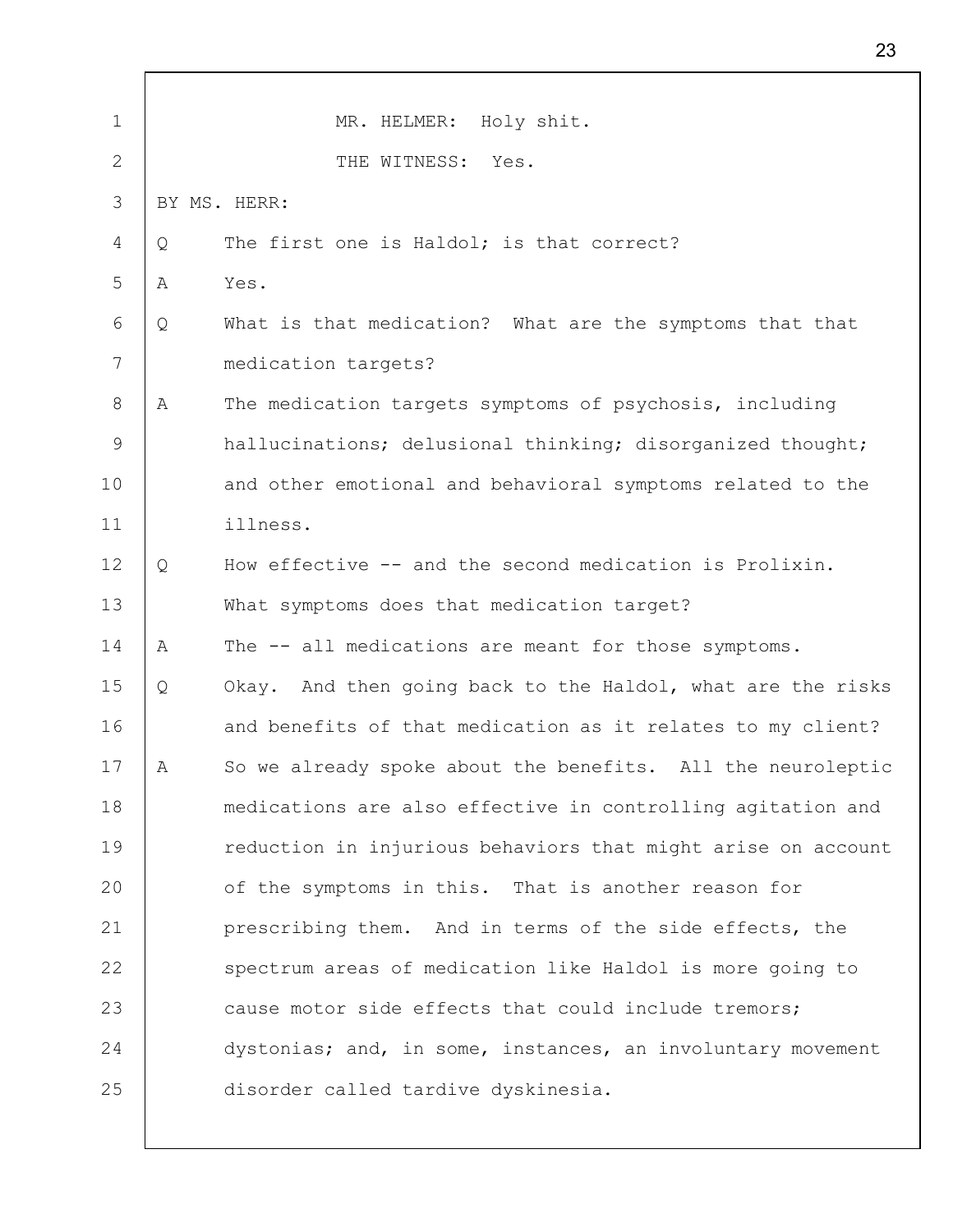1 2 3 4 5 6 7 8 9 10 11 12 13 14 15 16 17 18 19 20 21 22 23 24 25 MS. FULLER: Yeah, that's not good. THE WITNESS: On the other hand, the other end of the spectrum, are medicines like Zyprexa that have very little propensity to cause the motor side effects, but then they can cause metabolic side effects, including weight gain, high blood pressure, and (Fault audio/video). Most of the medicines are also sedating, and those are some of the common side effects. BY MS. HERR: Q So with respect to Clozaril, what is the intended use as it relates to my client with that medication? A The intended use is to treat the symptoms of psychosis, which, in his case, include hallucinations; delusions; disorganized thinking; and as a byproduct of those symptoms, a related abnormal behavior is (Faulty audio/video) risk of harm to himself and others around him. Q So I see in his history that he was treated with Clozaril in 2009. What was the observation or the effective -- the observed effectiveness or ineffectiveness of that medication when he was taking it? A My understanding is that the petition noted that he was treated with Clozaril in 2019, not 2009. Q Yes, 2019. I apologize. A The petition notes that this medicine was effective in the reported side effects.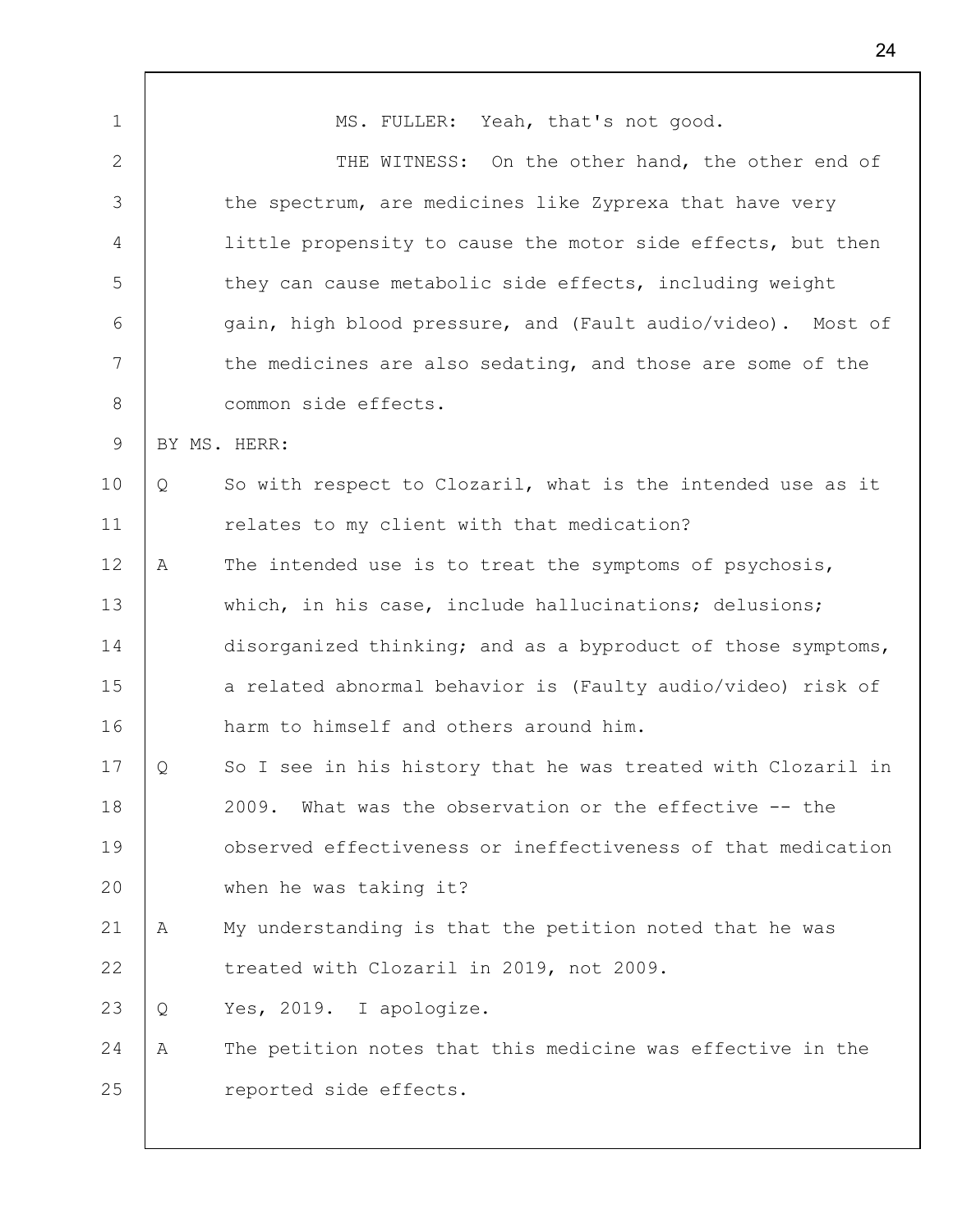| 1  | Q | And is that one of the current medications that he's<br>Okay.  |
|----|---|----------------------------------------------------------------|
| 2  |   | on right now?                                                  |
| 3  | A | No. Currently he's on Zyprexa --                               |
| 4  | Q | I don't have anything in the report that talks about his       |
| 5  |   | current --                                                     |
| 6  | Α | A review of record indicates that he's been on<br>Yeah.        |
| 7  |   | Zyprexa since his hospitalization.                             |
| 8  | Q | Okay. And another medication is Invega. What symptoms does     |
| 9  |   | that target, and what are the risks and benefits to my         |
| 10 |   | client with respect to this medication?                        |
| 11 | Α | The target symptoms of psychosis that include                  |
| 12 |   | hallucinations, delusions, disorganized thinking, and any      |
| 13 |   | other emotional and behavior consequences of the symptoms of   |
| 14 |   | this illness. Additionally, Invega also targets severe         |
| 15 |   | agitation that might result with these symptoms.               |
| 16 | Q | Has my client ever been given this medication in the past?     |
| 17 | Α | Not according to the petition or the records that I have       |
| 18 |   | received.                                                      |
| 19 | Q | Okay. And do you believe that the benefits of this             |
| 20 |   | medication outweighs a risk as it relates to him?              |
| 21 | A | Yes.                                                           |
| 22 | Q | Does my -- are you aware of any medical or underlying<br>Okay. |
| 23 |   | health conditions that my client has that would have an        |
| 24 |   | adverse effect to any of the medication that is being          |
| 25 |   | recommended here?                                              |
|    |   |                                                                |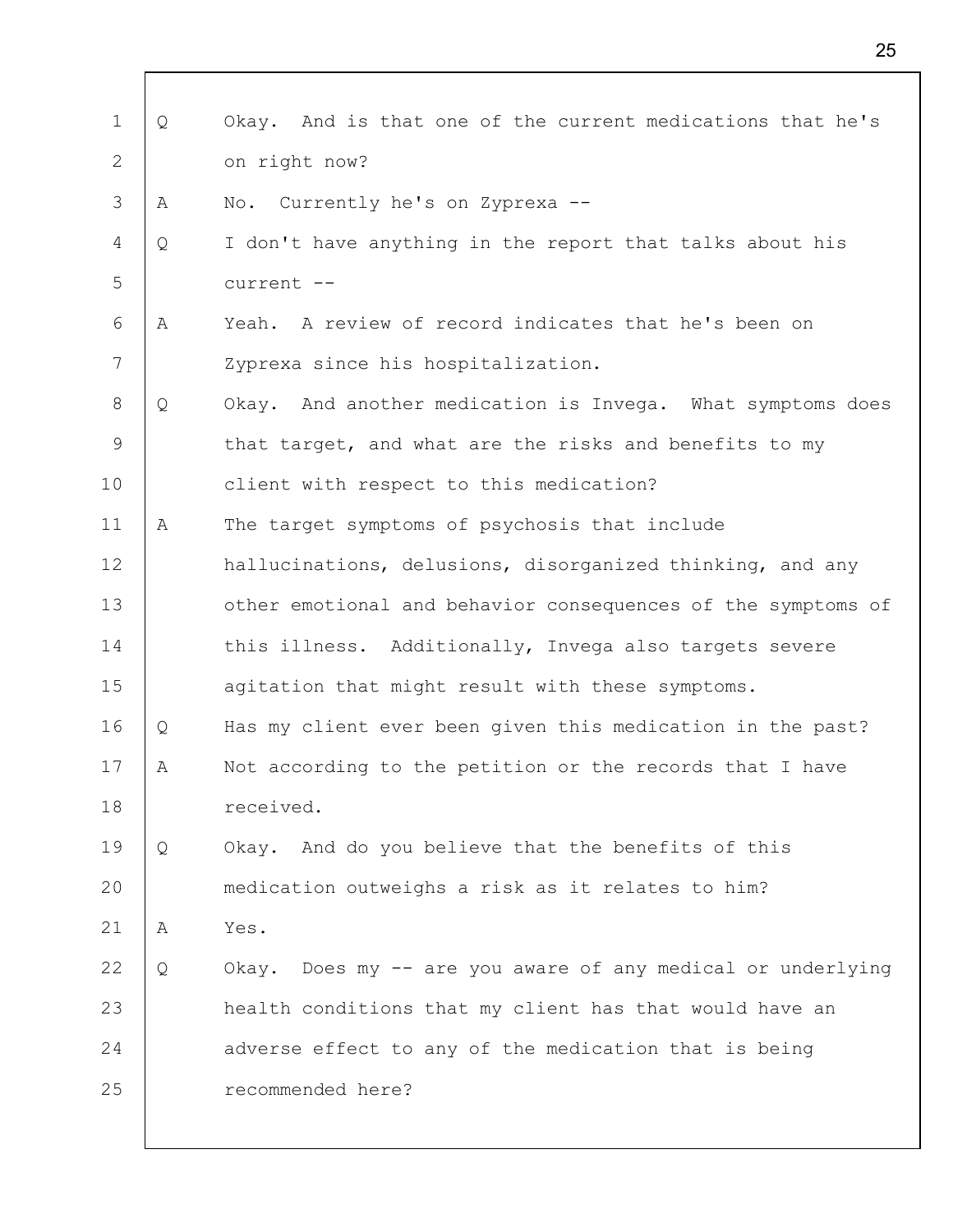| 1  | А | I am not.                                                     |
|----|---|---------------------------------------------------------------|
| 2  | Q | Do you believe that my client can be successful with<br>Okay. |
| 3  |   | taking medications on a voluntary basis without a Jarvis      |
| 4  |   | order?                                                        |
| 5  | A | I believe that medication is necessary for remission of       |
| 6  |   | symptoms to the extent possible that he's able to care for    |
| 7  |   | himself and maintain safe behaviors in the community upon     |
| 8  |   | discharge.                                                    |
| 9  | Q | Do you belive that he can successfully take medication on     |
| 10 |   | his own without a Jarvis order being in place?                |
| 11 | A | I do not.                                                     |
| 12 | Q | And why not?                                                  |
| 13 | Α | First off, he's refusing medicines in the hospital.           |
| 14 |   | Secondly, he continues to have paranoid delusions. For        |
| 15 |   | example, as recently as the 6th of December, he has voiced    |
| 16 |   | his thought that the cranberry juice that was offered to him  |
| 17 |   | was poisoned. Thirdly, his opposition to engaging with        |
| 18 |   | treatment staff is such that he has, in fact, displayed not   |
| 19 |   | only threats or violent behaviors against the staff which     |
| 20 |   | were unprovoked. For example, on the 7th of December, when    |
| 21 |   | the breakfast tray was brought to him, he threw the banana    |
| 22 |   | at the staff member, subsequently punched the staff member,   |
| 23 |   | and then another staff member came to the scene. He did not   |
| 24 |   | allow that staff member to leave. And in light of these, my   |
| 25 |   | impression is that he is far removed from the reality of the  |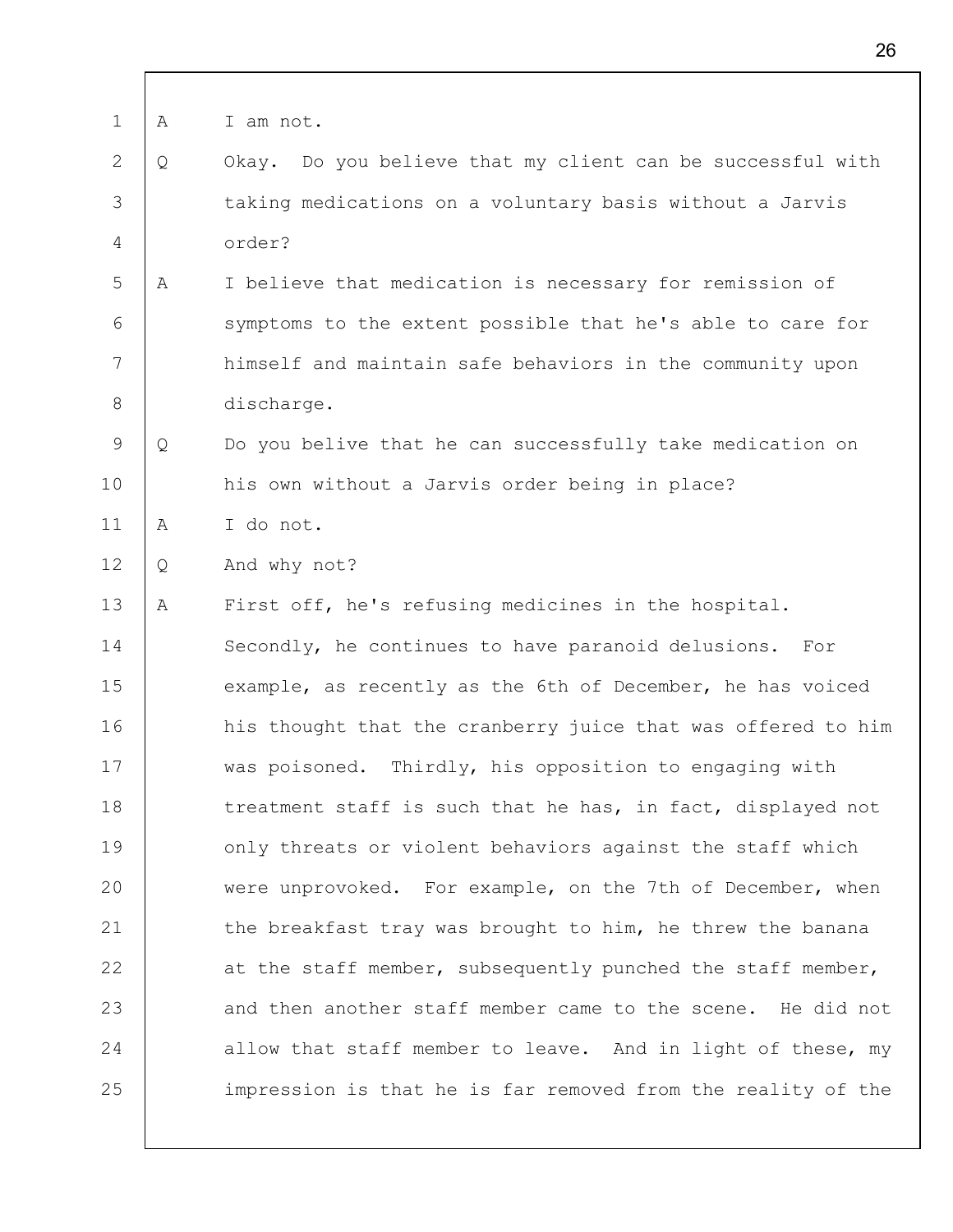1 2 3 4 5 6 7 8 9 10 11 12 13 14 15 16 17 18 19 20 21 22 23 24 25 circumstances and does not have an understanding of the symptoms of his illness that would be required for him to appreciate the need for treatment. MS. HERR: Okay. Thank you. I have no further questions. THE COURT: Ms. Light, any redirect? MS. LIGHT: No redirect, Your Honor. THE COURT: Thank you, Dr. Gulrajani. THE WITNESS: Thank you. MS. LIGHT: Your Honor, I would seek to admit my last exhibit, what I would have marked as Exhibit 3, which are the hospital recommendations to the Court. It is dated December 8th, filed in the court file on December 9th, and can be located in the court file with index number 18. So I would offer Exhibit 3. THE COURT: Ms. Herr, any objection? MS. HERR: No, Your Honor. They are medical records, and they are part of the file. So no objection. THE COURT: The Court will accept Exhibit 3 into the record. MS. LIGHT: And with that, the Petitioner rests. THE COURT: All right. Ms. Herr. MS. HERR: Mr. Helmer, do you wish to testify in this case? THE COURT: Mr. Helmer, you are muted.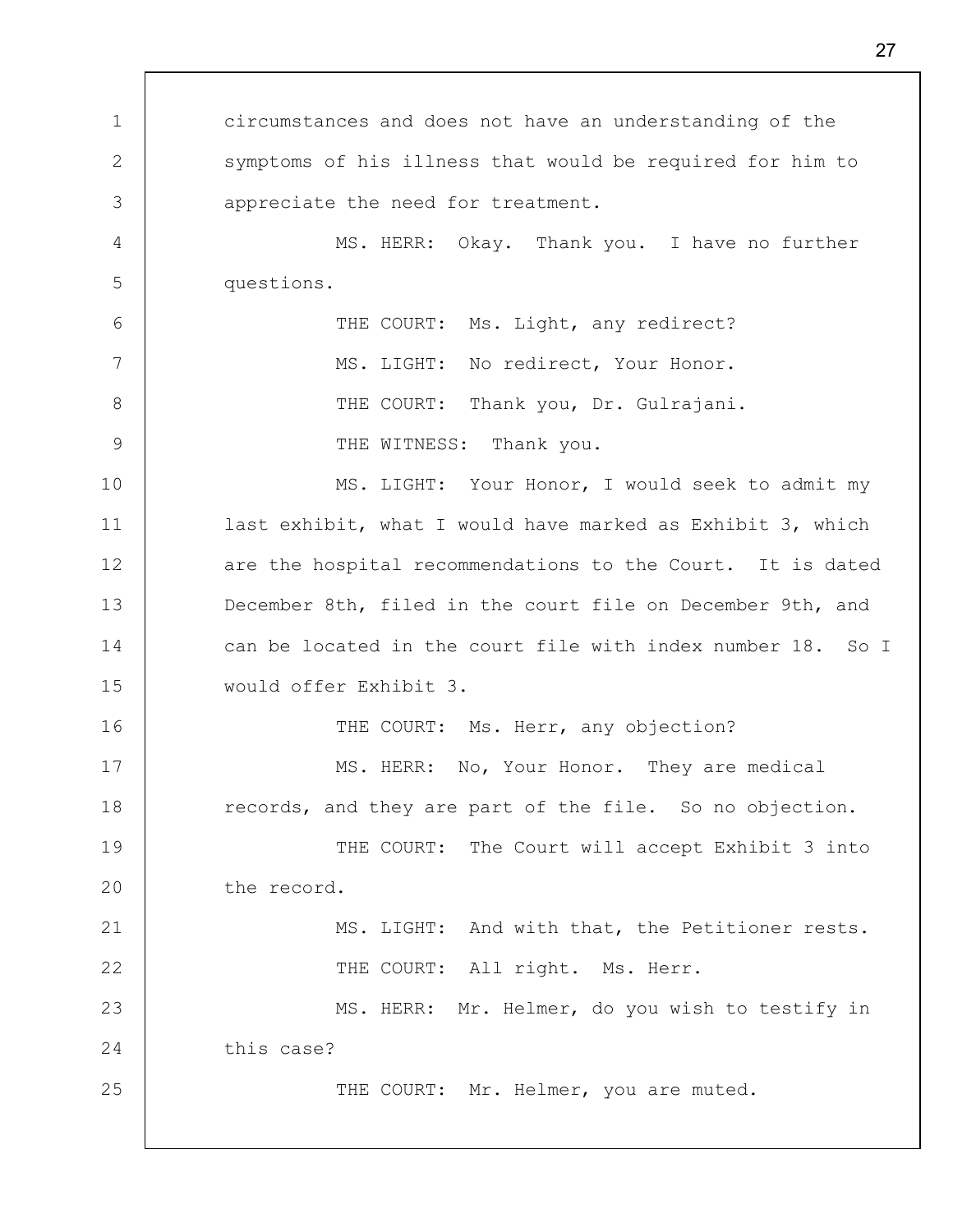| 1            | MR. HELMER: Okay. I'm ready.                                    |
|--------------|-----------------------------------------------------------------|
| $\mathbf{2}$ | MS. HERR: This is your opportunity to testify.                  |
| 3            | THE COURT: Can you raise your right hand? Oh,                   |
| 4            | are you calling Mr. Helmer, Ms. Herr?                           |
| 5            | MS. HERR: Yes. He wants to testify, so yes.                     |
| 6            | THE COURT: All right. Mr. Helmer, can you raise                 |
| 7            | your right hand, please.                                        |
| 8            | CHARLES HELMER,                                                 |
| 9            | was called as a witness and, being first duly                   |
| 10           | sworn, was examined and testified as follows:                   |
| 11           | THE COURT: Can you state and spell your full name               |
| 12           | for the record, please.                                         |
| 13           | THE WITNESS: C-H-A-R-L-E-S H-E-L-M-E-R.                         |
| 14           | THE COURT: All right. Ms. Herr, you may proceed.                |
| 15           | DIRECT EXAMINATION                                              |
| 16           | BY MS. HERR:                                                    |
| 17           | Thank you. Mr. Helmer, why were you taken to the hospital?<br>Q |
| 18           | The ambulance couldn't get the job done.<br>Α                   |
| 19           | Okay. And what do you mean by that?<br>Q                        |
| 20           | The police.<br>Α                                                |
| 21           | What about the police?<br>Q                                     |
| 22           | They own the ambulances.<br>Α                                   |
| 23           | Okay. So do you know why you were hospitalized?<br>Q            |
| 24           | MS. FULLER: Because he called the police, asking                |
| 25           | for help.                                                       |
|              |                                                                 |

 $\mathbf{r}$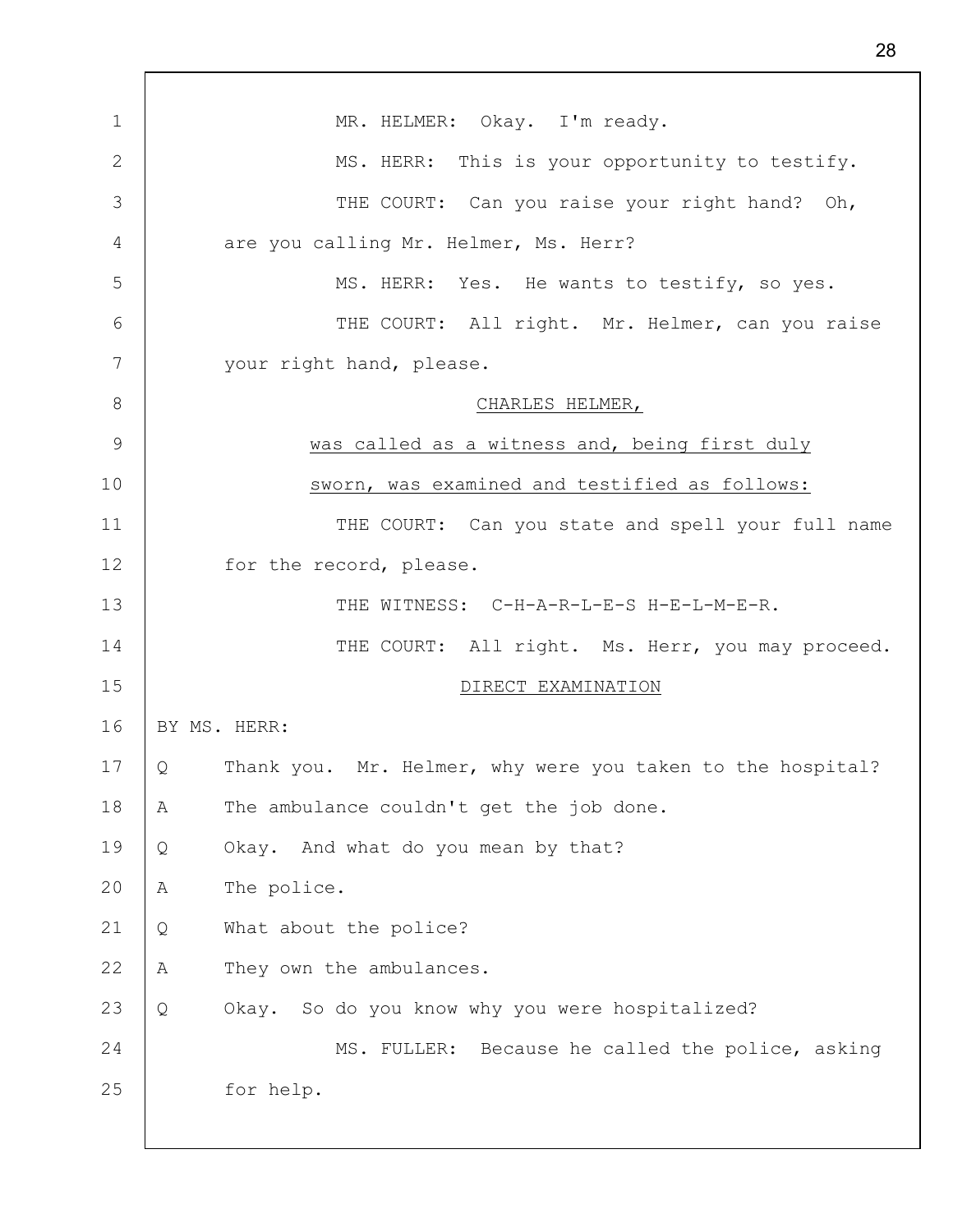1 2 3 4 5 6 7 8 9 10 11 12 13 14 15 16 17 18 19 20 21 22 23 24 25 THE COURT: Ms. Fuller, you cannot talk during his testimony. MS. FULLER: Okay. Can I talk after that, please? THE COURT: No. You can only talk is somebody calls you as a witness. You can't talk otherwise. And we lost him. MS. FULLER: Shit. Sorry. THE COURT: No, you're fine. (A brief break was taken for technical issues.) THE COURT: All right. Then we'll proceed without Mr. Helmer, seeing he has chosen not to partake in the hearing any longer. And, Ms. Light, did you wish to make a closing statement? MS. LIGHT: Your Honor, I would just ask the Court review all the exhibits and carefully consider the testimony provided to the Court today and order a dual commitment, as well as the Jarvis order. THE COURT: And Ms. Herr. MS. HERR: Your Honor, I would just advocate for my client's position that he believes that he is ready to be discharged and to go home and that he would be able to and willing to comply with services and medication that would be helpful to maintaining his mental health stability, that he feels that his mother and home environment would be able to ensure his safety and successful compliance. Thank you.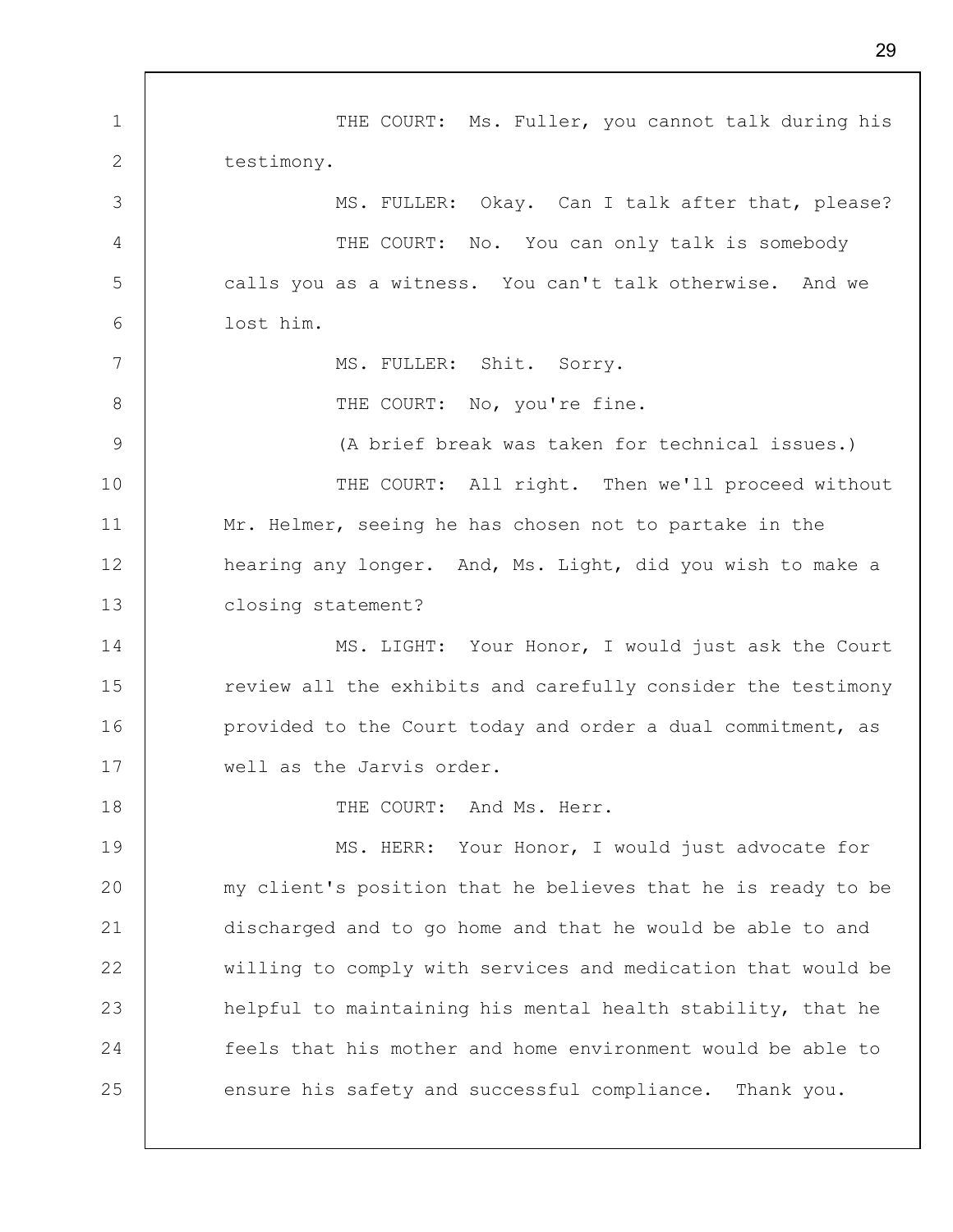| $1\,$            | THE COURT: Thank you. The Court will take it             |
|------------------|----------------------------------------------------------|
| $\mathbf{2}$     | under advisement; review the exhibits and notes from the |
| $\mathcal{S}$    | testimony. I will take it under advisement. Thank you.   |
| $\sqrt{4}$       | (The hearing was concluded at 12:59 p.m.)                |
| 5                |                                                          |
| $\epsilon$       |                                                          |
| $\boldsymbol{7}$ |                                                          |
| $\,8\,$          |                                                          |
| $\mathcal{G}$    |                                                          |
| $10$             |                                                          |
| $11$             |                                                          |
| 12               |                                                          |
| 13               |                                                          |
| 14               |                                                          |
| 15               |                                                          |
| 16               |                                                          |
| 17               |                                                          |
| $18\,$           |                                                          |
| 19               |                                                          |
| 20               |                                                          |
| $21\,$           |                                                          |
| 22               |                                                          |
| 23               |                                                          |
| 24               |                                                          |
| 25               |                                                          |
|                  |                                                          |